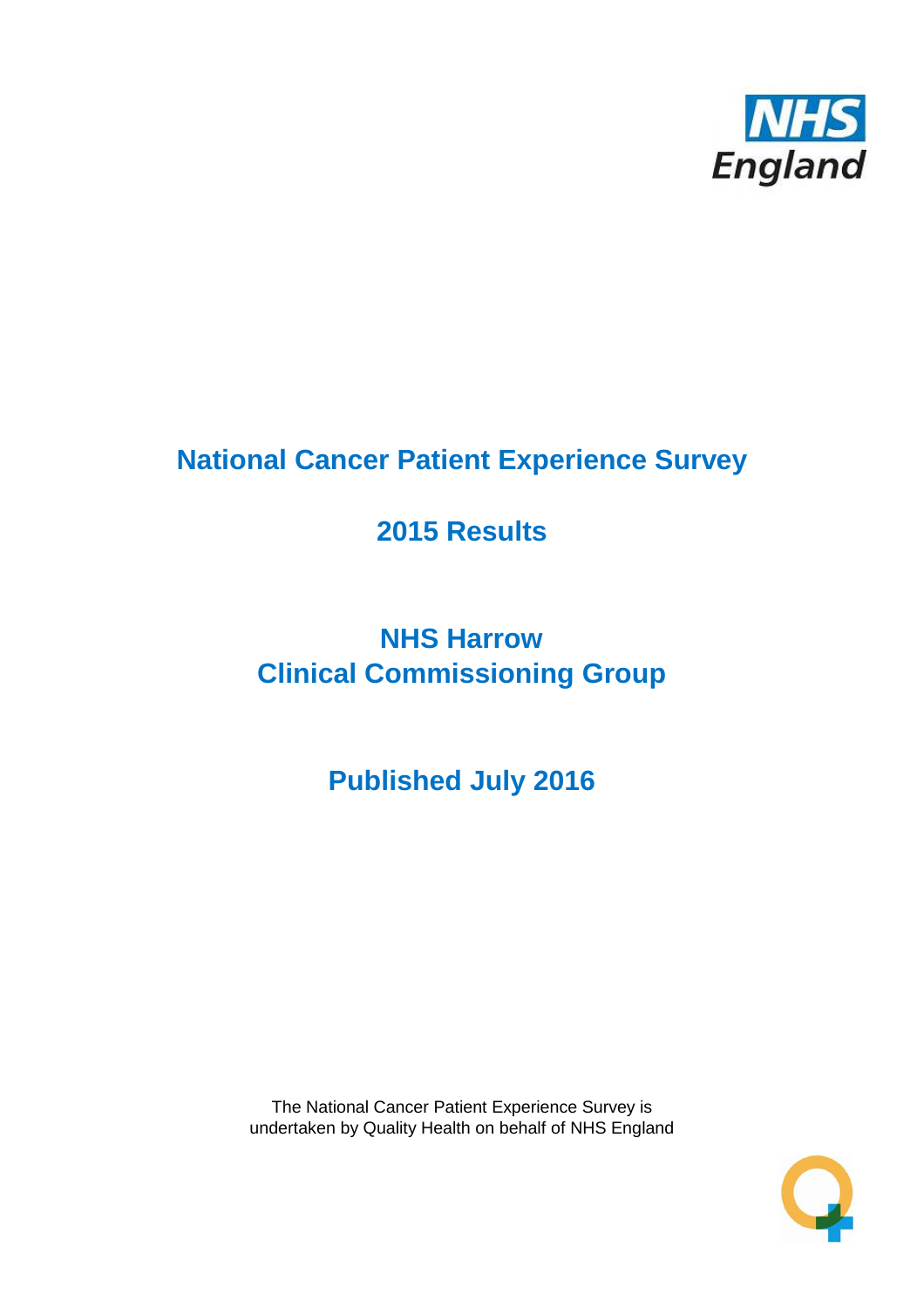### **Introduction**

The National Cancer Patient Experience Survey 2015 is the fifth iteration of the survey first undertaken in 2010. It has been designed to monitor national progress on cancer care; to provide information to drive local quality improvements; to assist commissioners and providers of cancer care; and to inform the work of the various charities and stakeholder groups supporting cancer patients.

The survey was overseen by a national Cancer Patient Experience Advisory Group. This Advisory Group set the principles and objectives of the survey programme and guided questionnaire development.

The survey was commissioned and managed by NHS England. The survey provider, Quality Health, is responsible for designing, running and analysing the survey.

Full national results and other reports are available at www.ncpes.co.uk

Further details on the survey methodology and changes to the 2015 survey can be found in the Annex. Note that a number of significant changes were made to the 2015 survey so caution should be taken in directly comparing data from the 2015 survey to the findings of the previous CPES surveys. No comparisons with previous surveys are presented in this report.

#### **This report**

The report shows how this CCG scored for each question in the survey, compared with national results. It is aimed at helping individual CCGs to understand their performance and identify areas for local improvement.

Note that responses for questions with 1-20 respondents have been suppressed. This is to protect patient confidentiality and because uncertainty around the result is too great.

#### **Data tables**

The data tables presented in this report show the following for each question:

- **Column 1** shows the number of respondents to this question
- **Column 2** shows the unadjusted 2015 score for this CCG
- **Column 3** shows the case-mix adjusted 2015 score for this CCG
- **Column 4** shows the lower limit of the expected range of scores for this CCG (the top of the pale blue section on the Comparability chart - see below)
- **Column 5** shows the upper limit of the expected range of scores for this CCG (the bottom of the dark blue section on the Comparability chart - see below)
- **Column 6** shows the National Average score for this question.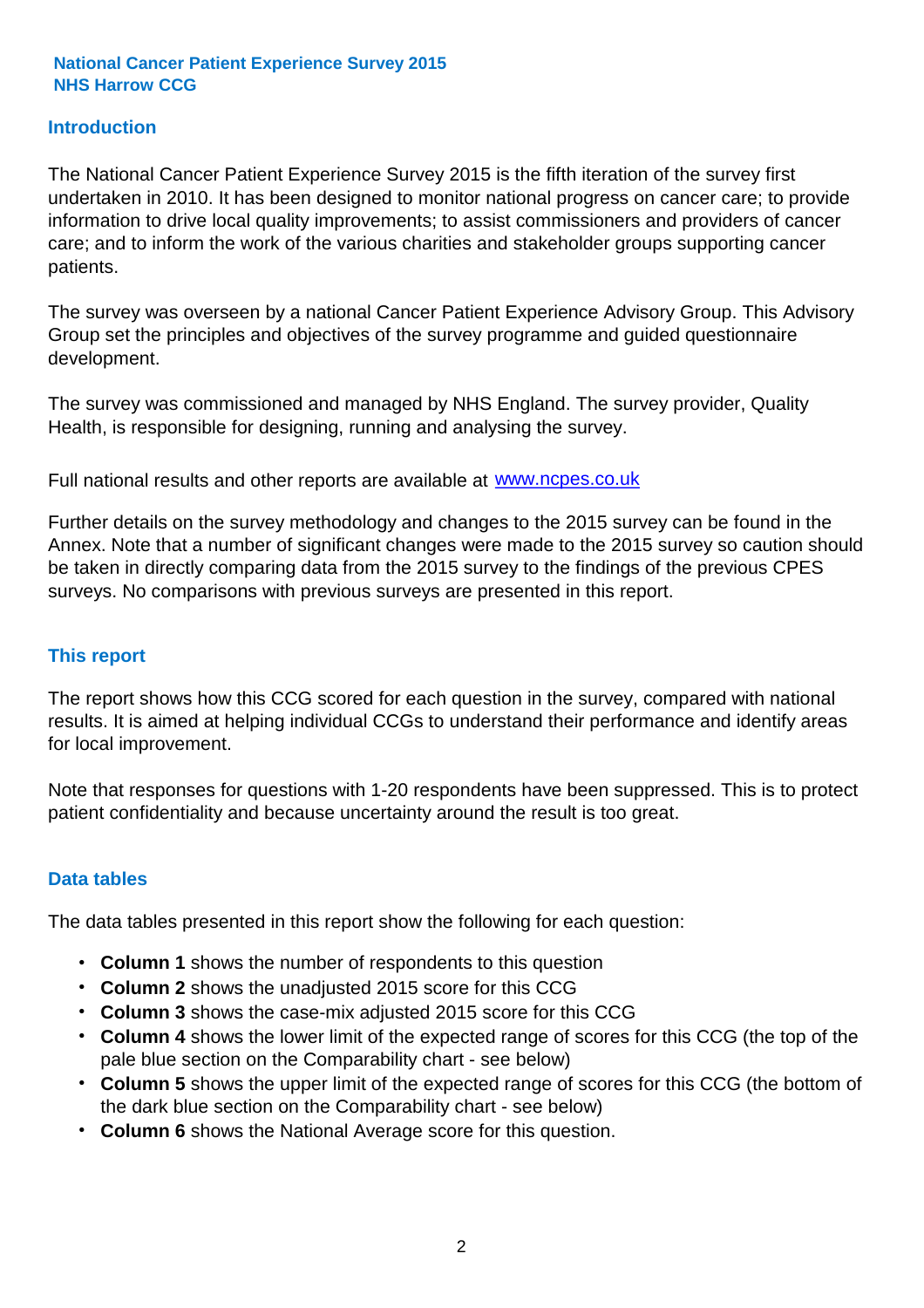Results for individual response options are presented in the detailed data tables **WWW.ncpes.co.uk** Confidence Intervals for unadjusted and case-mix adjusted data are provided in these tables.

Expected ranges and 95% Confidence Intervals highlight the uncertainty around the results. The size of the expected ranges and confidence intervals will be different for each question, and depends on the number of respondents and the range of their responses.

For further details on case-mix adjustment and the scoring methodology used, please refer to the Annex.

#### **Comparability charts**

For the 2015 survey, we have adopted the CQC standard for reporting comparative performance, based on calculation of "expected ranges". This means that CCGs will be flagged as outliers only if there is statistical evidence that their scores deviate (positively or negatively) from the range of scores that would be expected for CCGs of the same size.

The Comparability charts in this report show a bar with these expected ranges (in grey), higher than expected (in dark blue), and lower than expected (in pale blue). A black dot represents the actual score of this CCG.

The same colour convention has been used in Column 3 of the Data tables.

For further details on expected ranges, please refer to the technical document at **www.ncpes.co.uk** 

#### **Tumour group tables**

The final set of tables in this report show the scores for each question for each of the 13 tumour groups, with a comparative national score for that tumour group.

These breakdowns are intended as additional information for CCGs to understand the differences between the experiences of patients with different types of cancer. The numbers are generally relatively small and may not be statistically significant. They should therefore be treated with some caution.

#### **Notes on specific questions**

Question 5 in the survey has not been scored. However, the unscored data is useful and has been published alongside the other results in this report. This question asked respondents to "tick all that apply". The results show all of the responses given including where respondents chose two or more options.

Questions used to direct respondents to different parts of the survey (questions 4, 17, 24, 27, 40, 43, 46) and other demographic and information questions are not reported.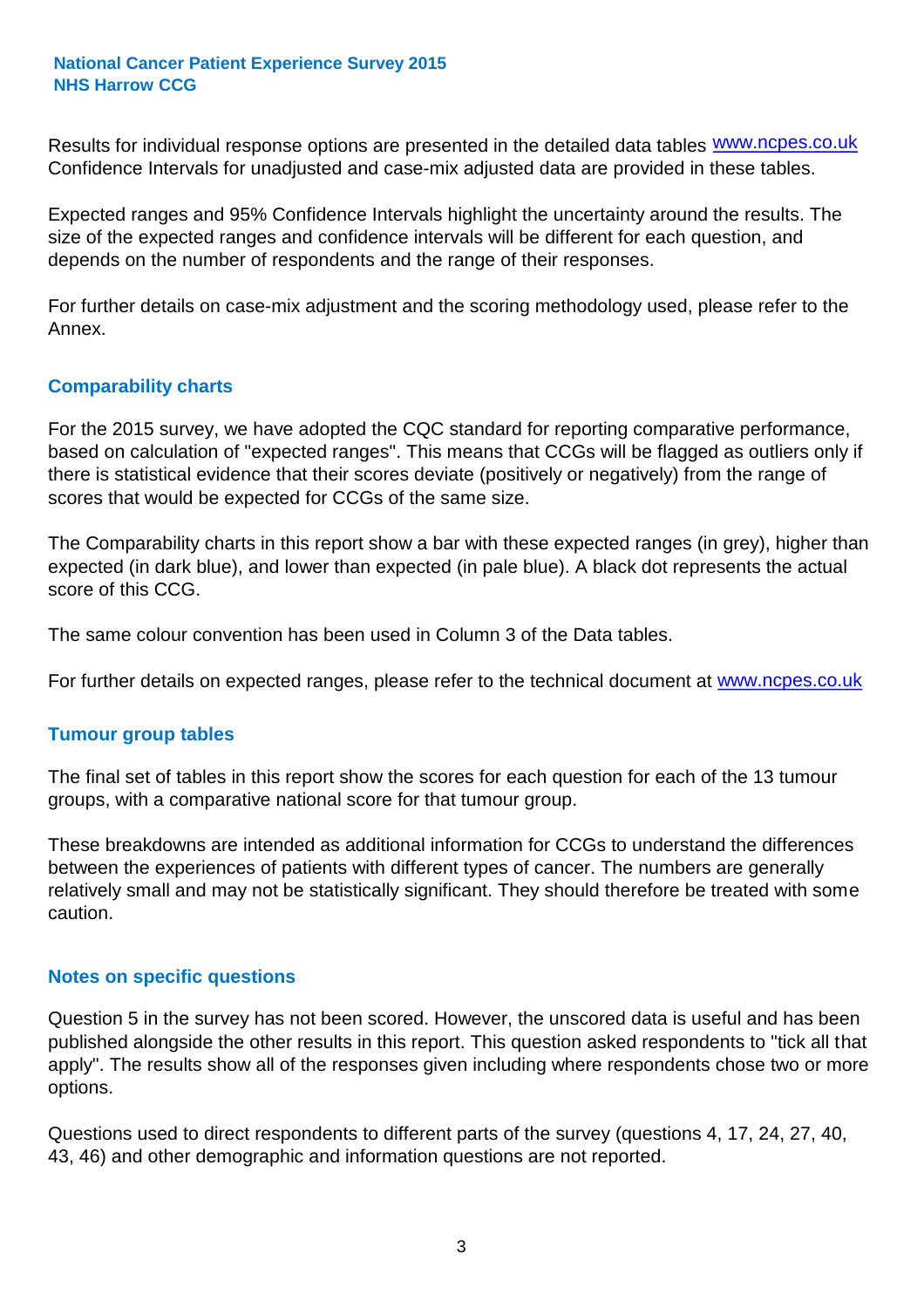#### **How to use the data**

Unadjusted data should be used to see the actual responses from patients relating to the CCG.

Case-mix adjusted data, together with expected ranges, should be used to understand whether the results are significantly higher or lower than national results.

Case-mix adjusted data, together with (case-mix adjusted) Confidence Intervals (presented in the detailed data tables **www.ncpes.co.uk**), should be used to understand whether the results are significantly higher or lower than the results for another CCG.

#### **Response rates**

Numbers of respondents by tumour group, age and gender can be found in the Annex.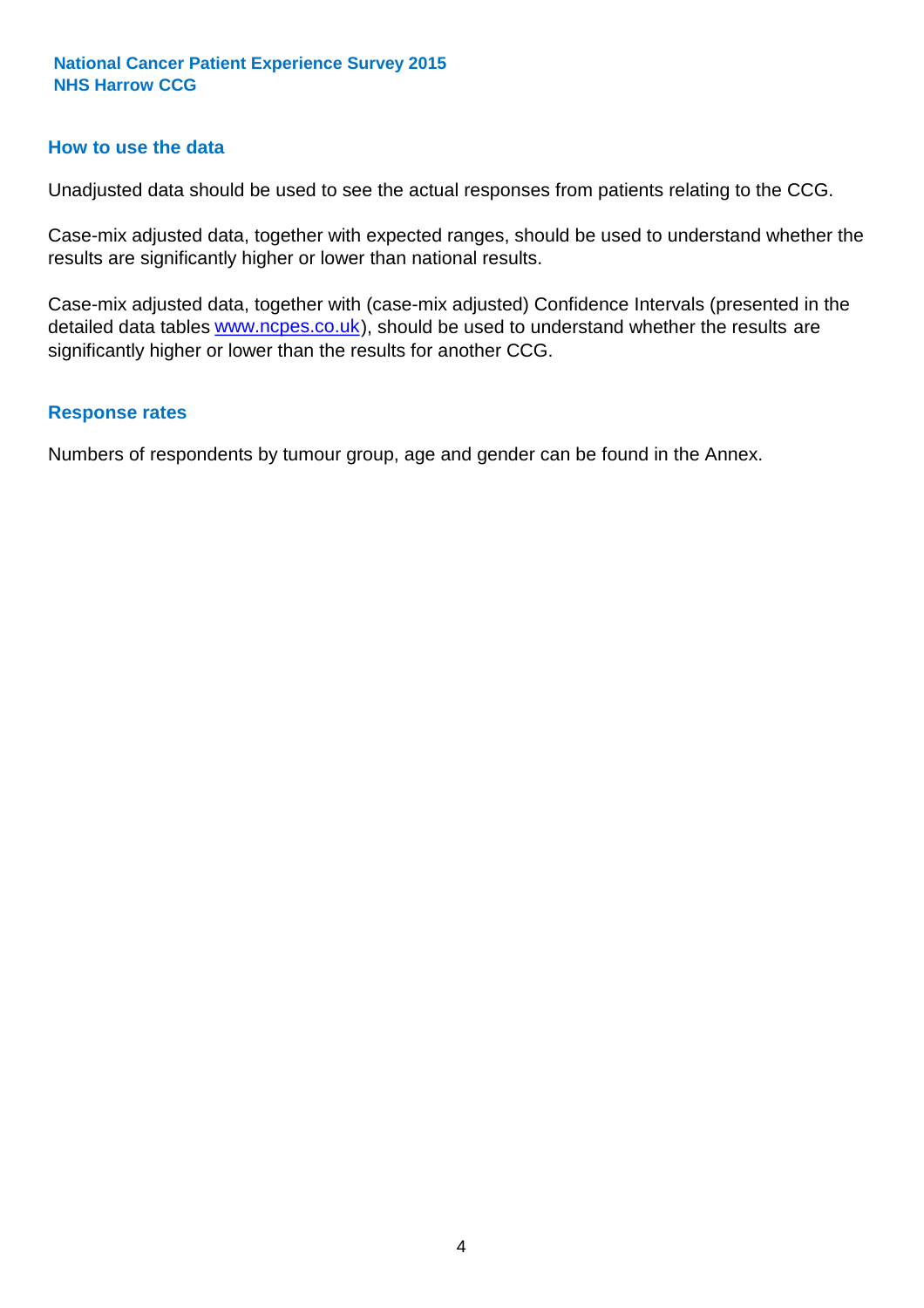## **Executive Summary**

average rating of 8.5. Asked to rate their care on a scale of zero (very poor) to 10 (very good), respondents gave an

The following questions are included in phase 1 of the Cancer Dashboard developed by Public Health England and NHS England\*:

- **71%** of respondents said that they were definitely involved as much as they wanted to be in decisions about their care and treatment
- **89%** of respondents said that they were given the name of a Clinical Nurse Specialist who would support them through their treatment
- when asked how easy or difficult it had been to contact their Clinical Nurse Specialist 85% of respondents said that it had been 'quite easy' or 'very easy'
- **86%** of respondents said that, overall, they were always treated with dignity and respect they were in hospital
- **88%** of respondents said that hospital staff told them who to contact if they were worried about their condition or treatment after they left hospital
- **63%** of respondents said that they thought the GPs and nurses at their general practice definitely did everything they could to support them while they were having cancer treatment.

Detailed results for these and other questions are set out in the sections that follow.

#### www.cancerdata.nhs.uk/dashboard

The questions were selected in discussion with the national Cancer Patient Experience Advisory Group and reflect four key patient experience domains: provision of information; involvement in decisions; care transition; interpersonal relations, respect and dignity. The figures presented above are all case-mix adjusted.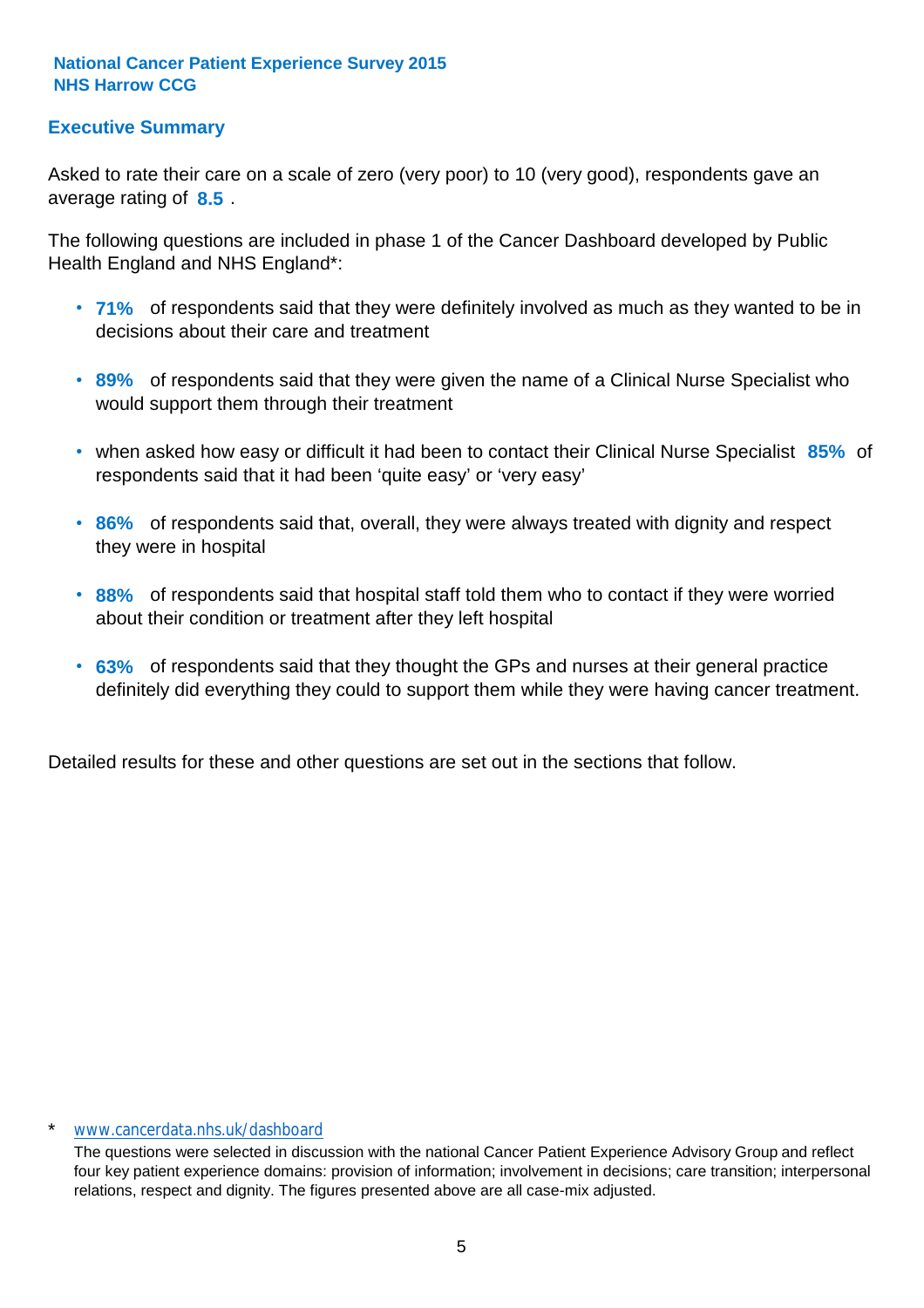# **Questions which scored outside expected range**

|                   |                                                                                            | 2015 Case-mix Adjusted                   |                                    |                                     |                                     |                              |
|-------------------|--------------------------------------------------------------------------------------------|------------------------------------------|------------------------------------|-------------------------------------|-------------------------------------|------------------------------|
| Question          |                                                                                            | respondents<br>for this CCG<br>Number of | Percentage for<br>this CCG<br>2015 | Lower limit of<br>expected<br>range | Upper limit of<br>expected<br>range | National<br>Average<br>Score |
|                   | Finding out what was wrong with you                                                        |                                          |                                    |                                     |                                     |                              |
| Q8                | Patient told they could bring a family member or friend when<br>first told they had cancer | 183                                      | 73%                                | 73%                                 | 85%                                 | 79%                          |
|                   | Deciding the best treatment for you                                                        |                                          |                                    |                                     |                                     |                              |
| Q16               | Patient definitely involved in decisions about care and treatment                          | 213                                      | 71%                                | 72%                                 | 83%                                 | 78%                          |
|                   | Support for people with cancer                                                             |                                          |                                    |                                     |                                     |                              |
| Q20               | Hospital staff gave information about support groups                                       | 168                                      | 74%                                | 77%                                 | 89%                                 | 83%                          |
| <b>Operations</b> |                                                                                            |                                          |                                    |                                     |                                     |                              |
| Q26               | Staff explained how operation had gone in understandable way                               | 118                                      | 69%                                | 70%                                 | 85%                                 | 78%                          |
|                   | Hospital care as an inpatient                                                              |                                          |                                    |                                     |                                     |                              |
| Q28               | Groups of doctors or nurses did not talk in front of patient as if<br>they were not there  | 142                                      | 74%                                | 75%                                 | 88%                                 | 81%                          |
| Q <sub>33</sub>   | All staff asked patient what name they preferred to be called by                           | 140                                      | 47%                                | 56%                                 | 77%                                 | 67%                          |
| Q38               | Given clear written information about what should / should not<br>do post discharge        | 136                                      | 77%                                | 78%                                 | 91%                                 | 84%                          |
| Q39               | Staff told patient who to contact if worried post discharge                                | 131                                      | 88%                                | 90%                                 | 98%                                 | 94%                          |
|                   | Hospital care as a day patient / outpatient                                                |                                          |                                    |                                     |                                     |                              |
| Q41               | Patient was able to discuss worries or fears with staff during<br>visit                    | 173                                      | 61%                                | 63%                                 | 77%                                 | 70%                          |
|                   | Home care and support                                                                      |                                          |                                    |                                     |                                     |                              |
| Q50               | Patient definitely given enough support from health or social<br>services during treatment | 123                                      | 40%                                | 44%                                 | 63%                                 | 54%                          |
|                   | Your overall NHS care                                                                      |                                          |                                    |                                     |                                     |                              |
| Q58               | Taking part in cancer research discussed with patient                                      | 208                                      | 37%                                | 20%                                 | 37%                                 | 28%                          |
| Q59               | Patient's average rating of care scored from very poor to very<br>good                     | 213                                      | 8.5                                | 8.5                                 | 8.9                                 | 8.7                          |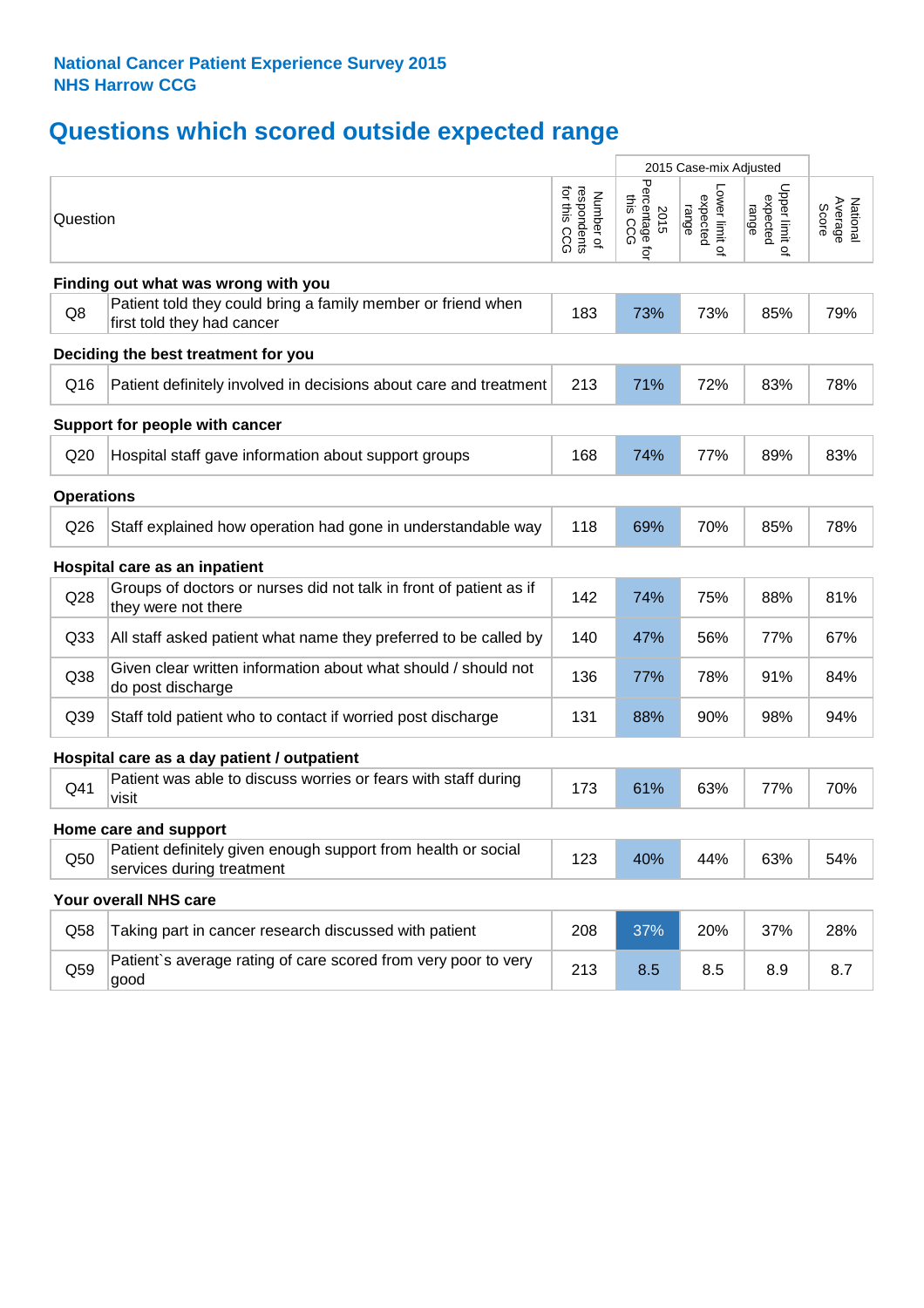# **CCG results**

## **Seeing your GP**



|    |                                                                |                          |                             |               | 2015 Case-mix Adjusted     |                            |                           |
|----|----------------------------------------------------------------|--------------------------|-----------------------------|---------------|----------------------------|----------------------------|---------------------------|
|    | Question                                                       | respondents<br>Number of | 2015<br>Unadjusted<br>Score | 2015<br>Score | Expected<br>range<br>lower | Expected<br>range<br>nbber | National Average<br>Score |
| Q1 | Saw GP once / twice before being told had to go to<br>hospital | 159                      | 71%                         | 76%           | 69%                        | 83%                        | 76%                       |
| Q2 | Patient thought they were seen as soon as necessary            | 218                      | 78%                         | 81%           | 77%                        | 87%                        | 82%                       |

|    |                                                                             |                                                 | No. |
|----|-----------------------------------------------------------------------------|-------------------------------------------------|-----|
|    |                                                                             | Yes                                             |     |
| Q5 | Beforehand, did you have all the<br>information you needed about your test? | No, I would have liked more written information |     |
|    |                                                                             | No, I would have liked more verbal information  |     |
|    |                                                                             | I did not need / want any information           |     |
|    |                                                                             | Don't know / can't remember                     |     |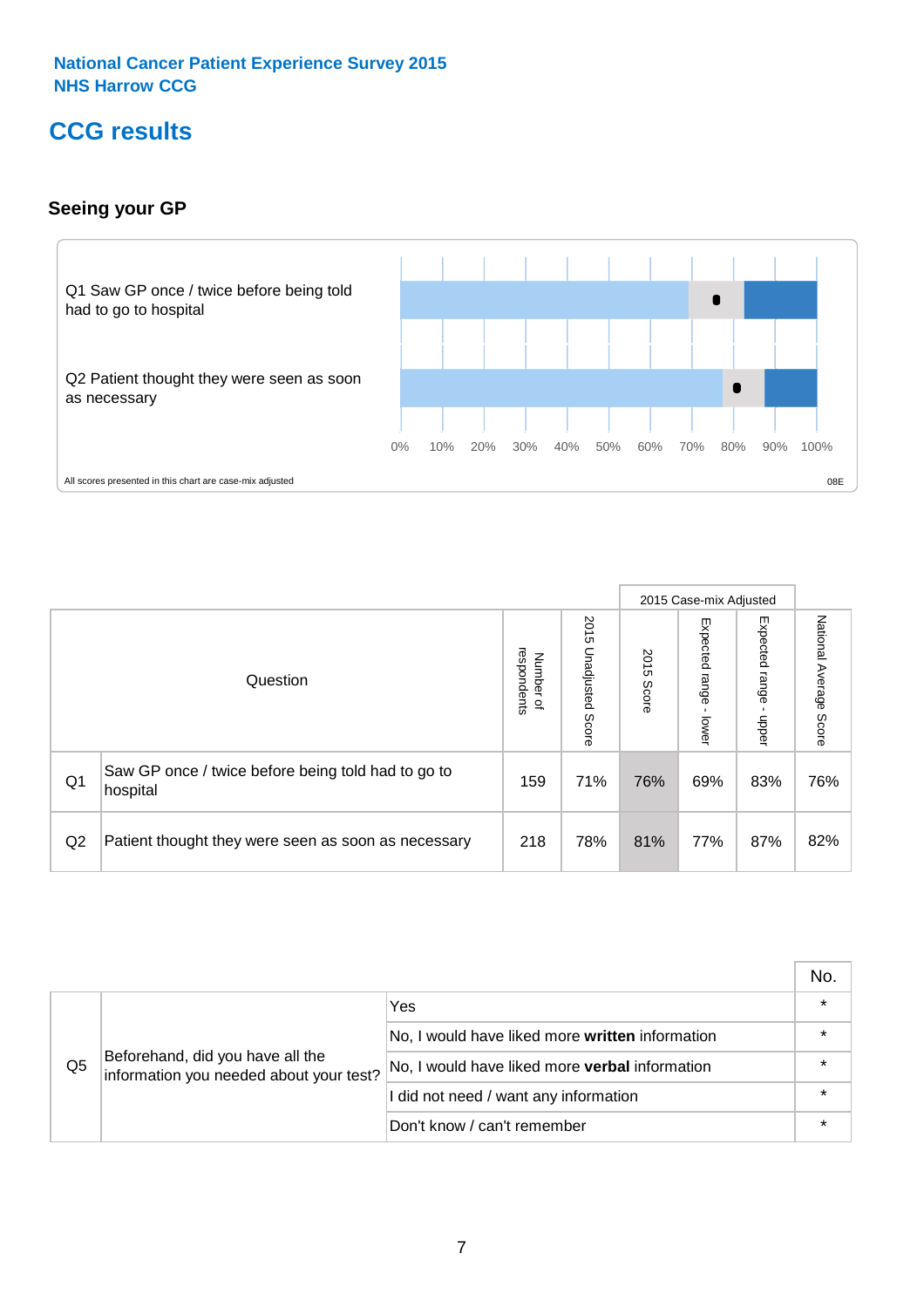## **Diagnostic tests**



|                |                                                                       |                                       |                             |               | 2015 Case-mix Adjusted       |                         |                           |
|----------------|-----------------------------------------------------------------------|---------------------------------------|-----------------------------|---------------|------------------------------|-------------------------|---------------------------|
|                | Question                                                              | respondents<br>Number<br>$\mathbf{Q}$ | 2015<br>Unadjusted<br>Score | 2015<br>Score | Expected<br>I range<br>lower | Expected range<br>nbber | National Average<br>Score |
| Q <sub>6</sub> | The length of time waiting for the test to be done was<br>about right | 183                                   | 86%                         | 88%           | 82%                          | 92%                     | 87%                       |
| Q7             | Given complete explanation of test results in<br>understandable way   | 182                                   | 78%                         | 80%           | 73%                          | 85%                     | 79%                       |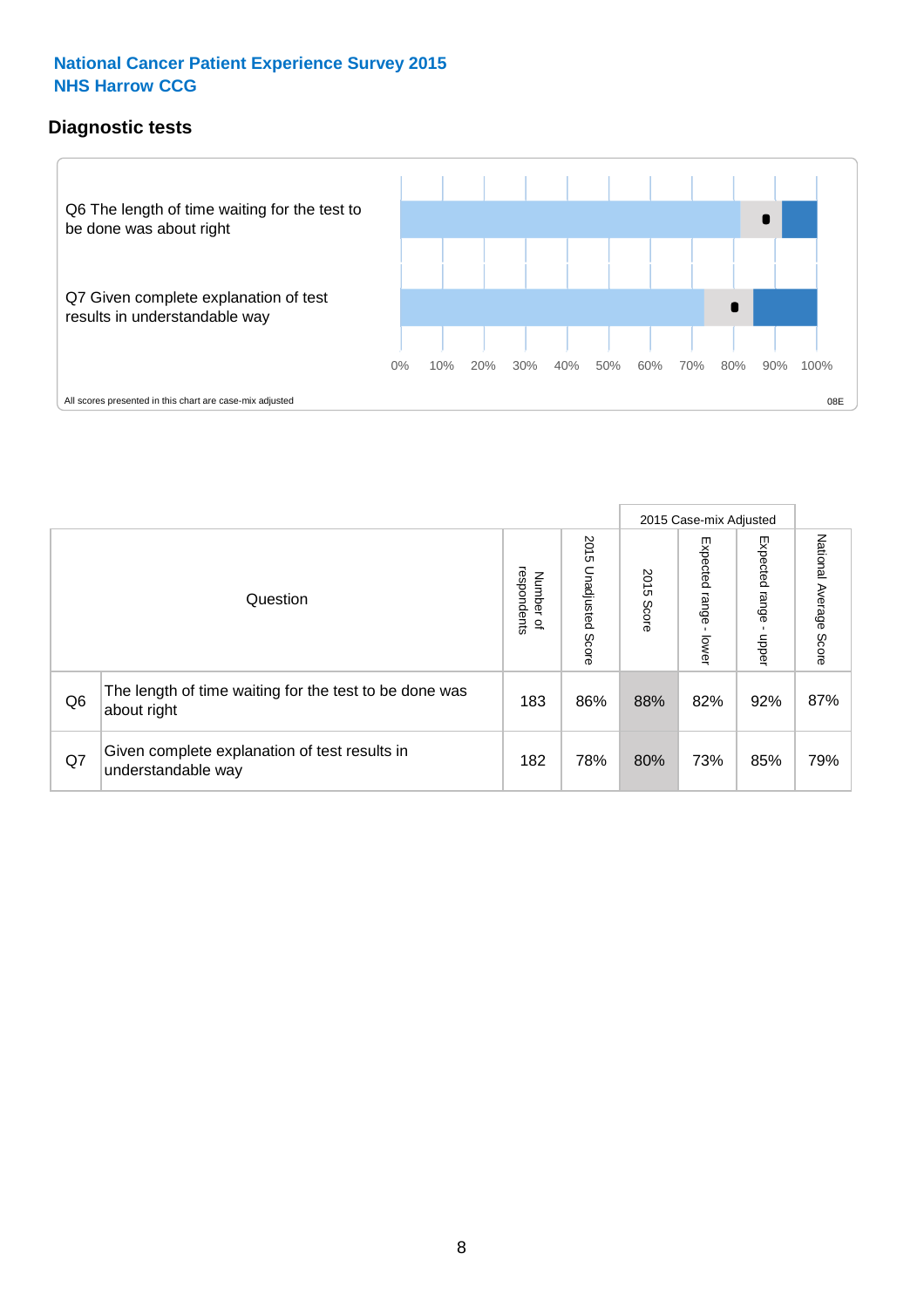#### **Finding out what was wrong with you**



|                |                                                                                            |                          |                             |               | 2015 Case-mix Adjusted                    |                           |                        |
|----------------|--------------------------------------------------------------------------------------------|--------------------------|-----------------------------|---------------|-------------------------------------------|---------------------------|------------------------|
|                | Question                                                                                   | respondents<br>Number of | 2015<br>Unadjusted<br>Score | 2015<br>Score | Expected range<br>$\blacksquare$<br>lower | Expected range -<br>nbber | National Average Score |
| Q8             | Patient told they could bring a family member or friend<br>when first told they had cancer | 183                      | 72%                         | 73%           | 73%                                       | 85%                       | 79%                    |
| Q <sub>9</sub> | Patient felt they were told sensitively that they had cancer                               | 218                      | 86%                         | 86%           | 79%                                       | 89%                       | 84%                    |
| Q10            | Patient completely understood the explanation of what<br>was wrong                         | 219                      | 74%                         | 76%           | 67%                                       | 79%                       | 73%                    |
| Q11            | Patient given easy to understand written information<br>about the type of cancer they had  | 195                      | 68%                         | 69%           | 65%                                       | 78%                       | 72%                    |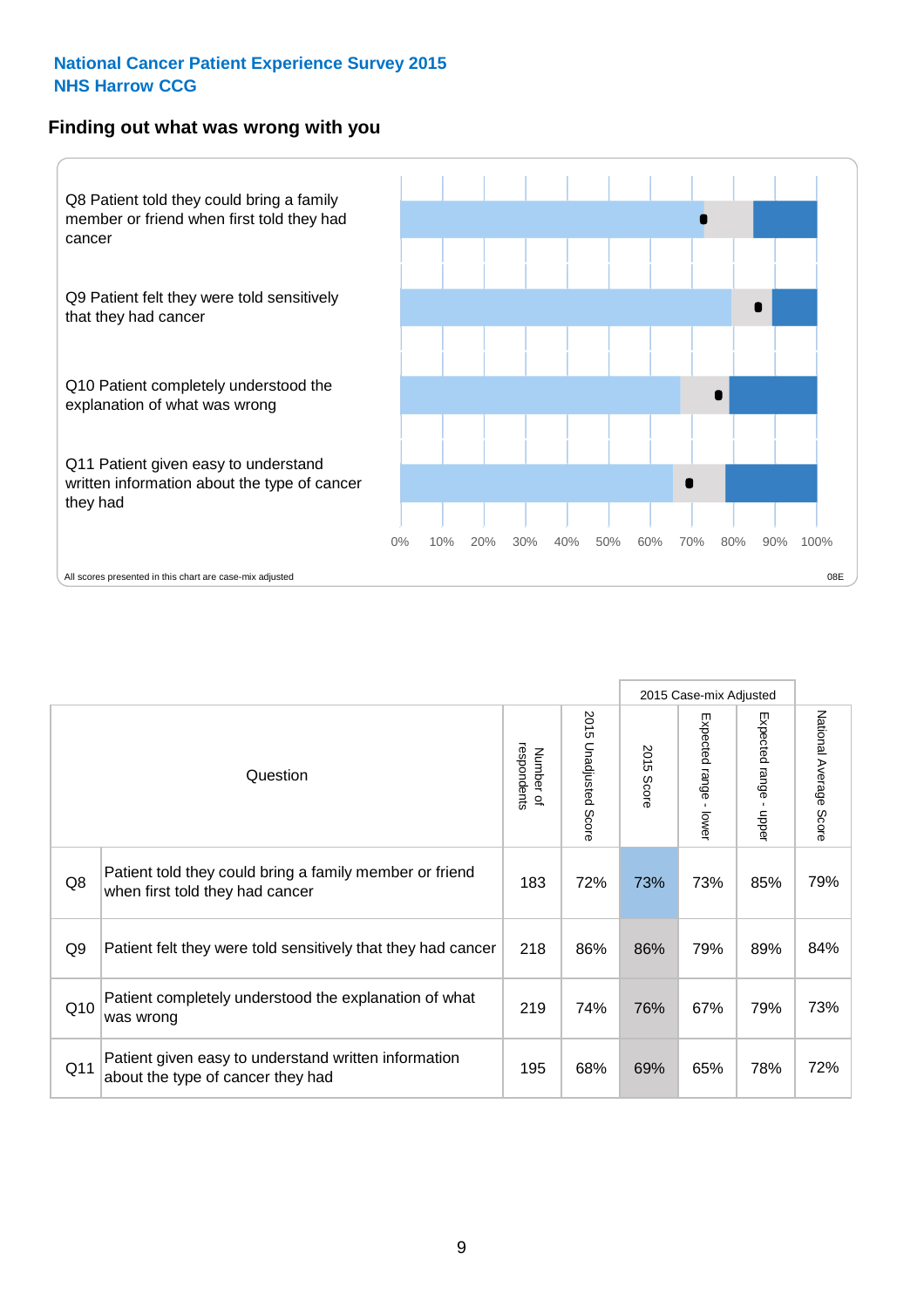## **Finding out what was wrong with you**



|     |                                                                                         |                          |                       |               | 2015 Case-mix Adjusted                  |                           |                        |
|-----|-----------------------------------------------------------------------------------------|--------------------------|-----------------------|---------------|-----------------------------------------|---------------------------|------------------------|
|     | Question                                                                                | respondents<br>Number of | 2015 Unadjusted Score | 2015<br>Score | Expected range<br>$\mathbf{I}$<br>lower | Expected range -<br>nbber | National Average Score |
| Q12 | Patient felt that treatment options were completely<br>explained                        | 184                      | 78%                   | 79%           | 77%                                     | 88%                       | 83%                    |
| Q13 | Possible side effects explained in an understandable way                                | 209                      | 66%                   | 67%           | 67%                                     | 79%                       | 73%                    |
| Q14 | Patient given practical advice and support in dealing with<br>side effects of treatment | 205                      | 61%                   | 63%           | 60%                                     | 73%                       | 66%                    |
| Q15 | Patient definitely told about side effects that could affect<br>them in the future      | 204                      | 53%                   | 54%           | 48%                                     | 61%                       | 54%                    |
| Q16 | Patient definitely involved in decisions about care and<br>treatment                    | 213                      | 70%                   | 71%           | 72%                                     | 83%                       | 78%                    |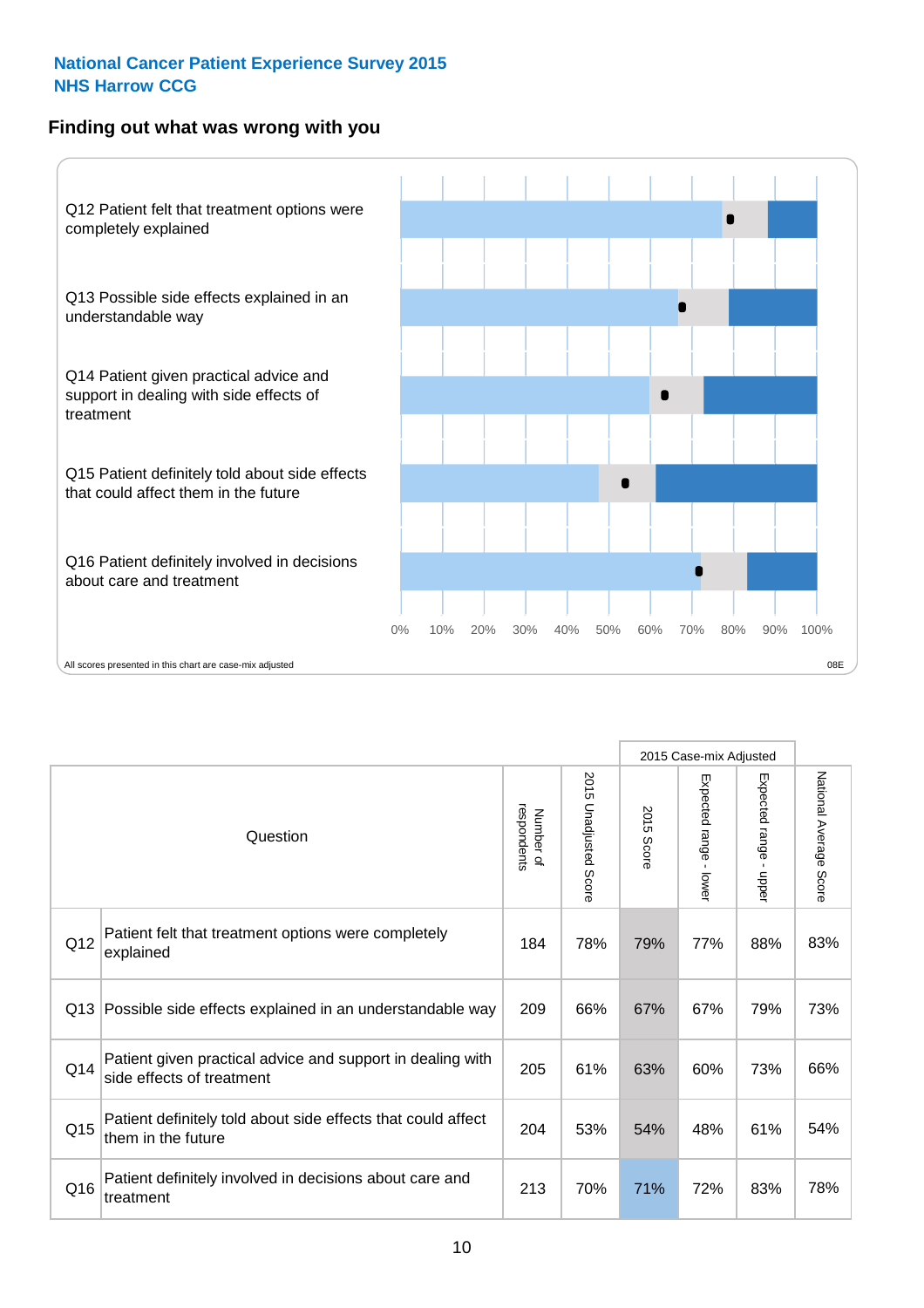### **Clinical Nurse Specialist**



|     |                                                                                     |                          |                       |               | 2015 Case-mix Adjusted  |                         |                        |
|-----|-------------------------------------------------------------------------------------|--------------------------|-----------------------|---------------|-------------------------|-------------------------|------------------------|
|     | Question                                                                            | respondents<br>Number of | 2015 Unadjusted Score | 2015<br>Score | Expected range<br>lower | Expected range<br>nbber | National Average Score |
| Q17 | Patient given the name of the CNS who would support<br>them through their treatment | 217                      | 89%                   | 89%           | 86%                     | 94%                     | 90%                    |
|     | Q18 Patient found it easy to contact their CNS                                      | 175                      | 83%                   | 85%           | 81%                     | 92%                     | 87%                    |
| Q19 | Get understandable answers to important questions all or<br>most of the time        | 172                      | 88%                   | 90%           | 84%                     | 93%                     | 89%                    |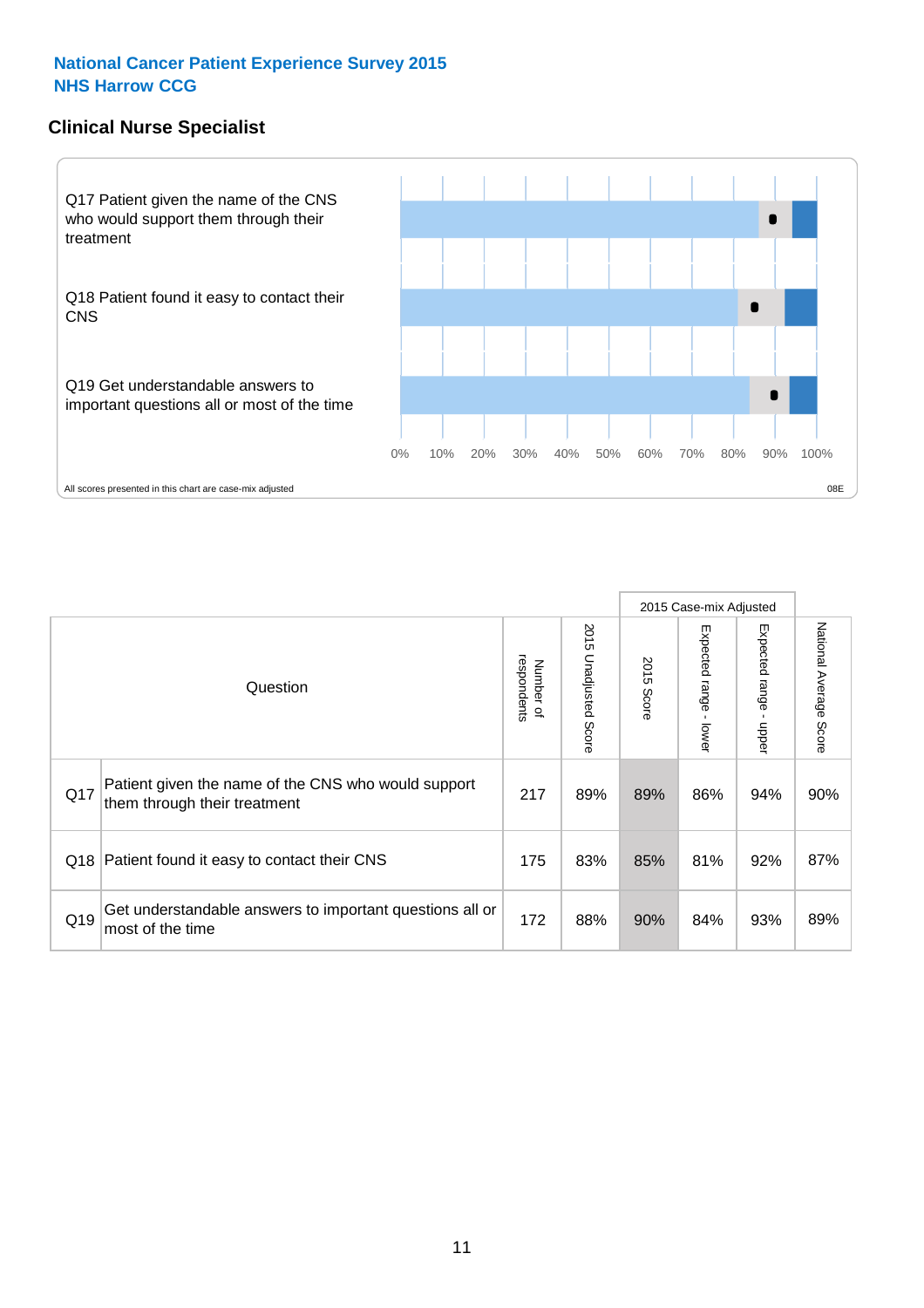#### **Support for people with cancer**



|                 |                                                                                            |                          |                             |               | 2015 Case-mix Adjusted                    |                                         |                        |
|-----------------|--------------------------------------------------------------------------------------------|--------------------------|-----------------------------|---------------|-------------------------------------------|-----------------------------------------|------------------------|
|                 | Question                                                                                   | respondents<br>Number of | 2015<br>Unadjusted<br>Score | 2015<br>Score | Expected range<br>$\blacksquare$<br>lower | Expected range<br>$\mathbf{r}$<br>nbber | National Average Score |
| Q20             | Hospital staff gave information about support groups                                       | 168                      | 73%                         | 74%           | 77%                                       | 89%                                     | 83%                    |
| Q <sub>21</sub> | Hospital staff gave information about impact cancer could<br>have on day to day activities | 144                      | 77%                         | 78%           | 74%                                       | 87%                                     | 81%                    |
| Q22             | Hospital staff gave information on getting financial help                                  | 132                      | 48%                         | 51%           | 46%                                       | 63%                                     | 55%                    |
| Q <sub>23</sub> | Hospital staff told patient they could get free prescriptions                              | 112                      | 77%                         | 77%           | 73%                                       | 88%                                     | 80%                    |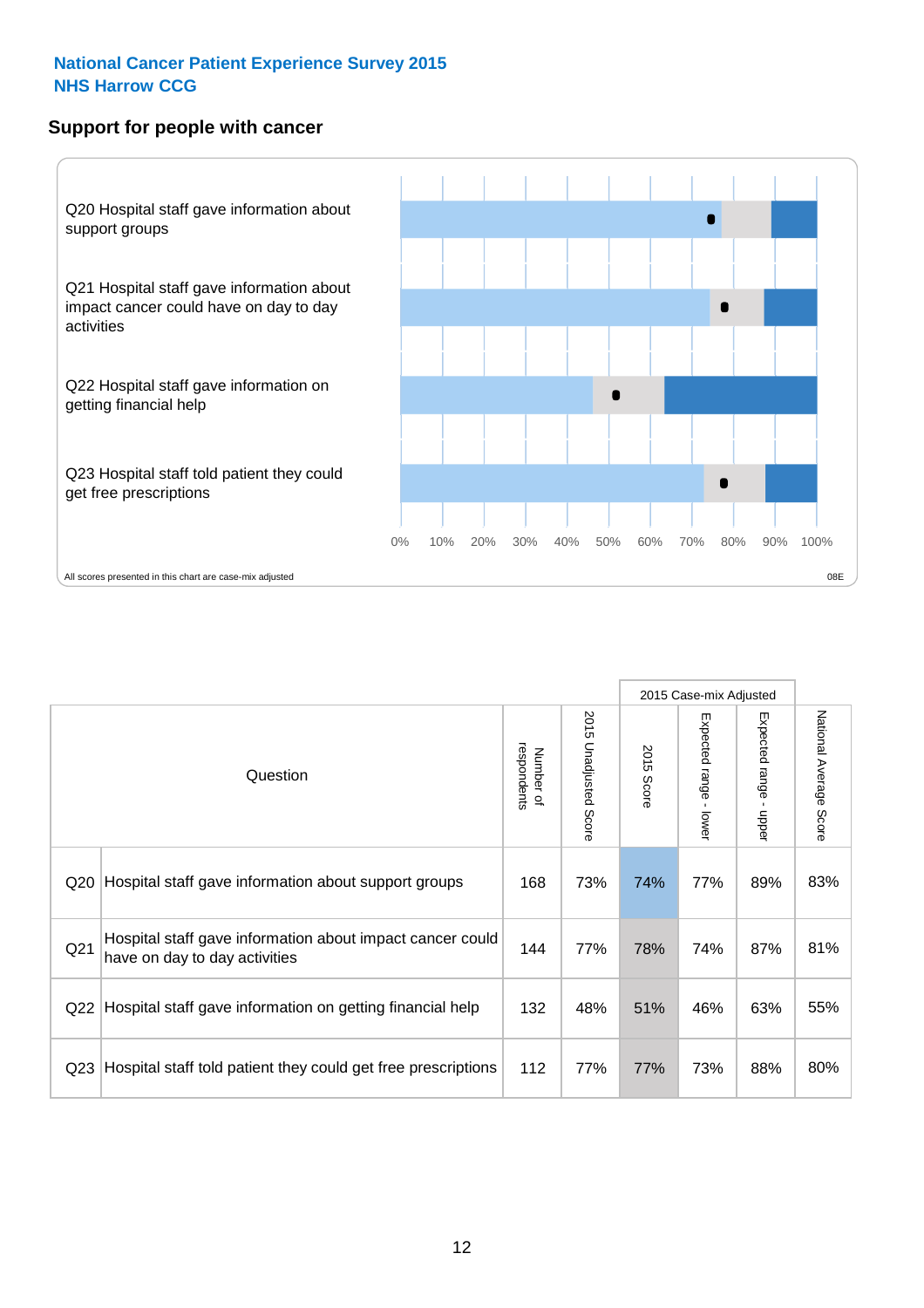# **Operations**



|     |                                                                 |                                         |                             |               | 2015 Case-mix Adjusted     |                           |                              |
|-----|-----------------------------------------------------------------|-----------------------------------------|-----------------------------|---------------|----------------------------|---------------------------|------------------------------|
|     | Question                                                        | respondents<br>Number<br>$\overline{a}$ | 2015<br>Unadjusted<br>Score | 2015<br>Score | Expected<br>range<br>lower | Expected<br>range<br>ddoe | National<br>Average<br>Score |
| Q26 | Staff explained how operation had gone in<br>understandable way | 118                                     | 67%                         | 69%           | 70%                        | 85%                       | 78%                          |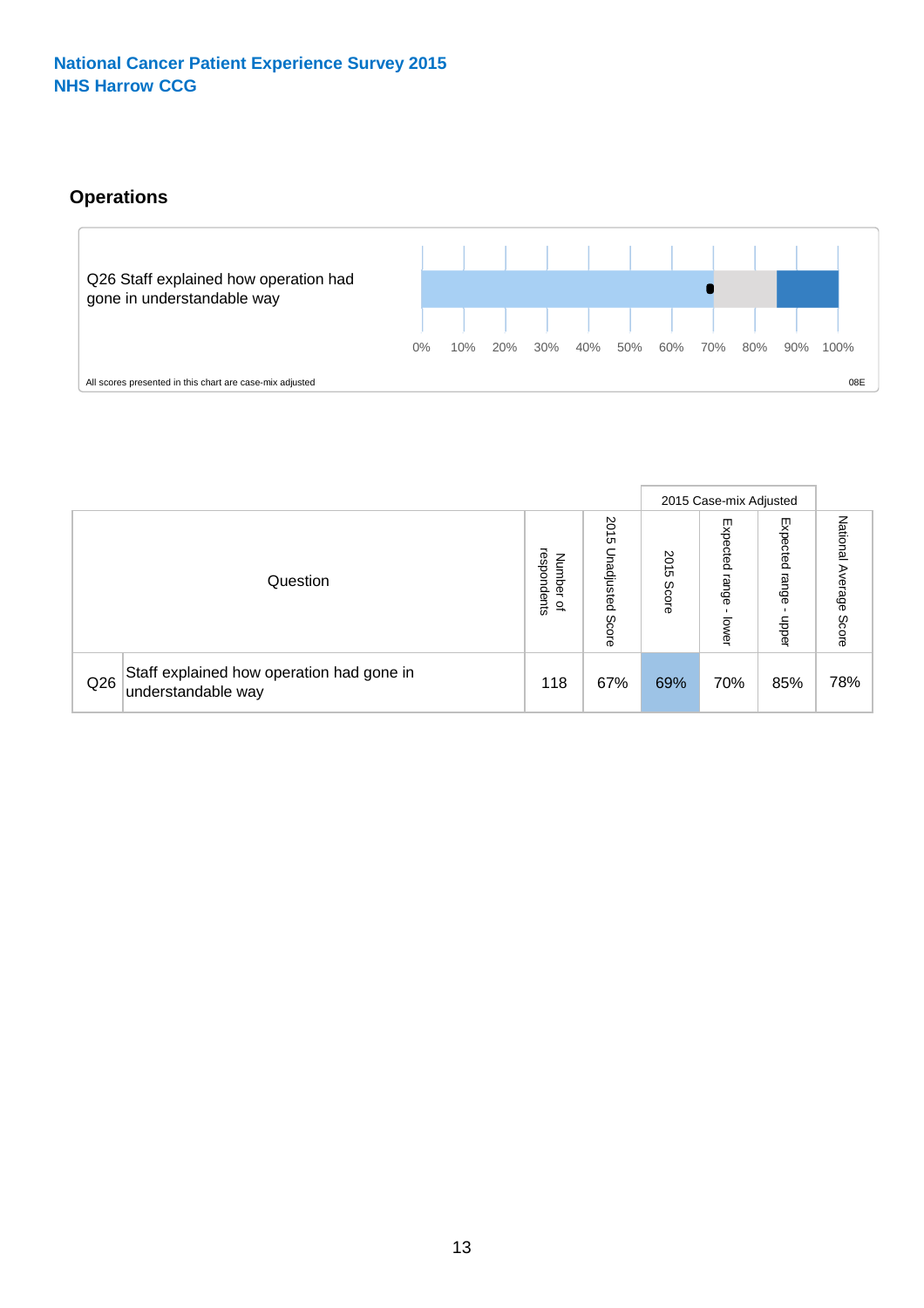# **Hospital care as an inpatient (Part 1 of 3)**



All scores presented in this chart are case-mix adjusted  $08E$ 

|                 |                                                                                           |                          |                                 |               | 2015 Case-mix Adjusted                  |                           |                        |
|-----------------|-------------------------------------------------------------------------------------------|--------------------------|---------------------------------|---------------|-----------------------------------------|---------------------------|------------------------|
|                 | Question                                                                                  | respondents<br>Number of | 2015<br><b>Unadjusted Score</b> | 2015<br>Score | Expected range<br>$\mathbf{r}$<br>lower | Expected range<br>- nbbeu | National Average Score |
| Q28             | Groups of doctors or nurses did not talk in front of patient<br>as if they were not there | 142                      | 70%                             | 74%           | 75%                                     | 88%                       | 81%                    |
| Q29             | Patient had confidence and trust in all doctors treating<br>them                          | 142                      | 78%                             | 79%           | 78%                                     | 90%                       | 84%                    |
| Q30             | Patient's family or someone close definitely had<br>opportunity to talk to doctor         | 119                      | 66%                             | 65%           | 64%                                     | 80%                       | 72%                    |
| Q <sub>31</sub> | Patient had confidence and trust in all ward nurses                                       | 142                      | 67%                             | 68%           | 65%                                     | 80%                       | 72%                    |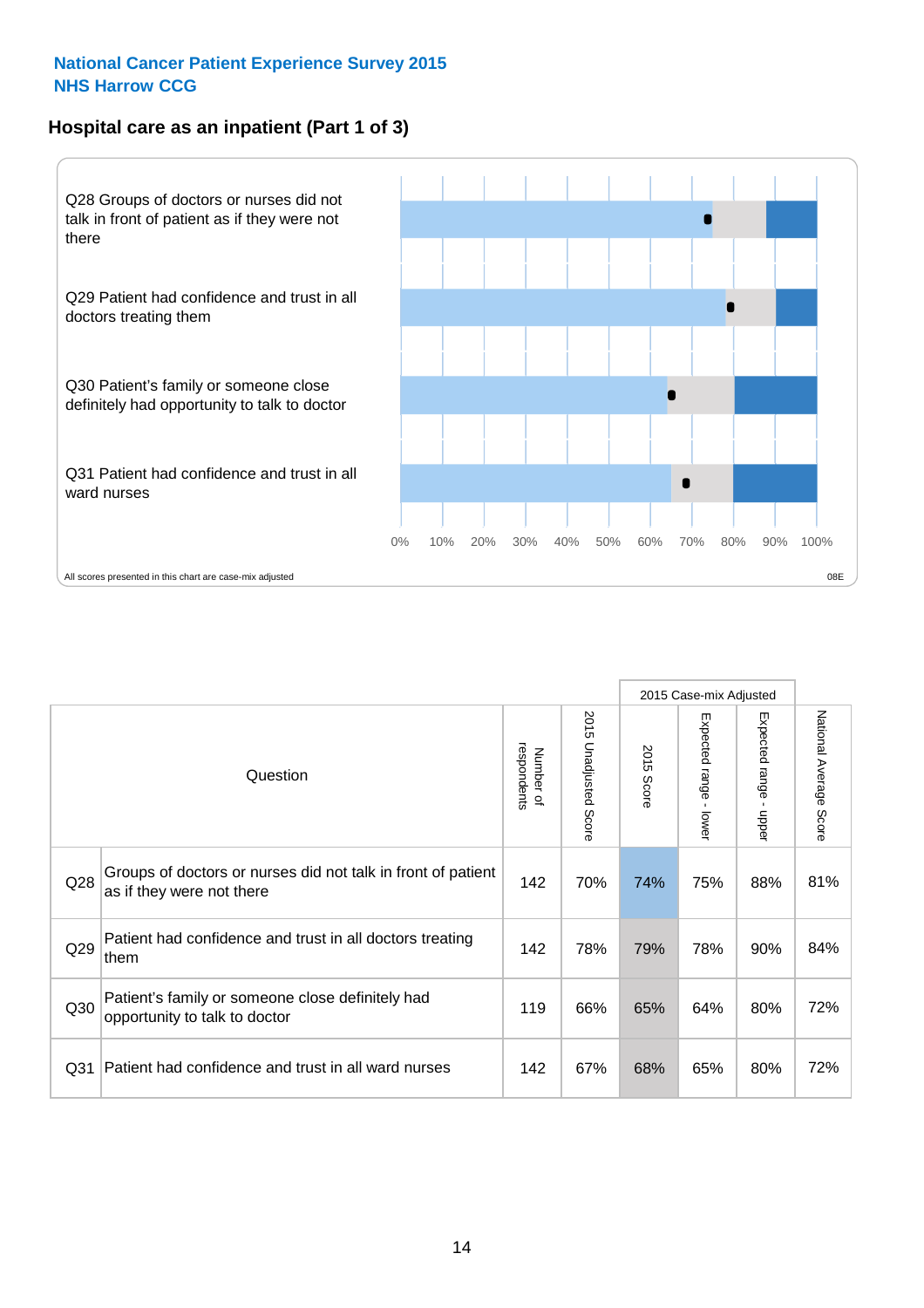## **Hospital care as an inpatient (Part 2 of 3)**



|                 |                                                                         |                          |                       |               | 2015 Case-mix Adjusted |                                           |                        |
|-----------------|-------------------------------------------------------------------------|--------------------------|-----------------------|---------------|------------------------|-------------------------------------------|------------------------|
|                 | Question                                                                | respondents<br>Number of | 2015 Unadjusted Score | 2015<br>Score | Expected range - lower | Expected range<br>$\blacksquare$<br>nbber | National Average Score |
| Q <sub>32</sub> | Always / nearly always enough nurses on duty                            | 142                      | 64%                   | 66%           | 58%                    | 74%                                       | 66%                    |
| Q <sub>33</sub> | All staff asked patient what name they preferred to be<br>called by     | 140                      | 45%                   | 47%           | 56%                    | 77%                                       | 67%                    |
| Q34             | Always given enough privacy when discussing condition<br>or treatment   | 140                      | 79%                   | 79%           | 79%                    | 91%                                       | 85%                    |
| Q <sub>35</sub> | Patient was able to discuss worries or fears with staff<br>during visit | 114                      | 49%                   | 51%           | 43%                    | 61%                                       | 52%                    |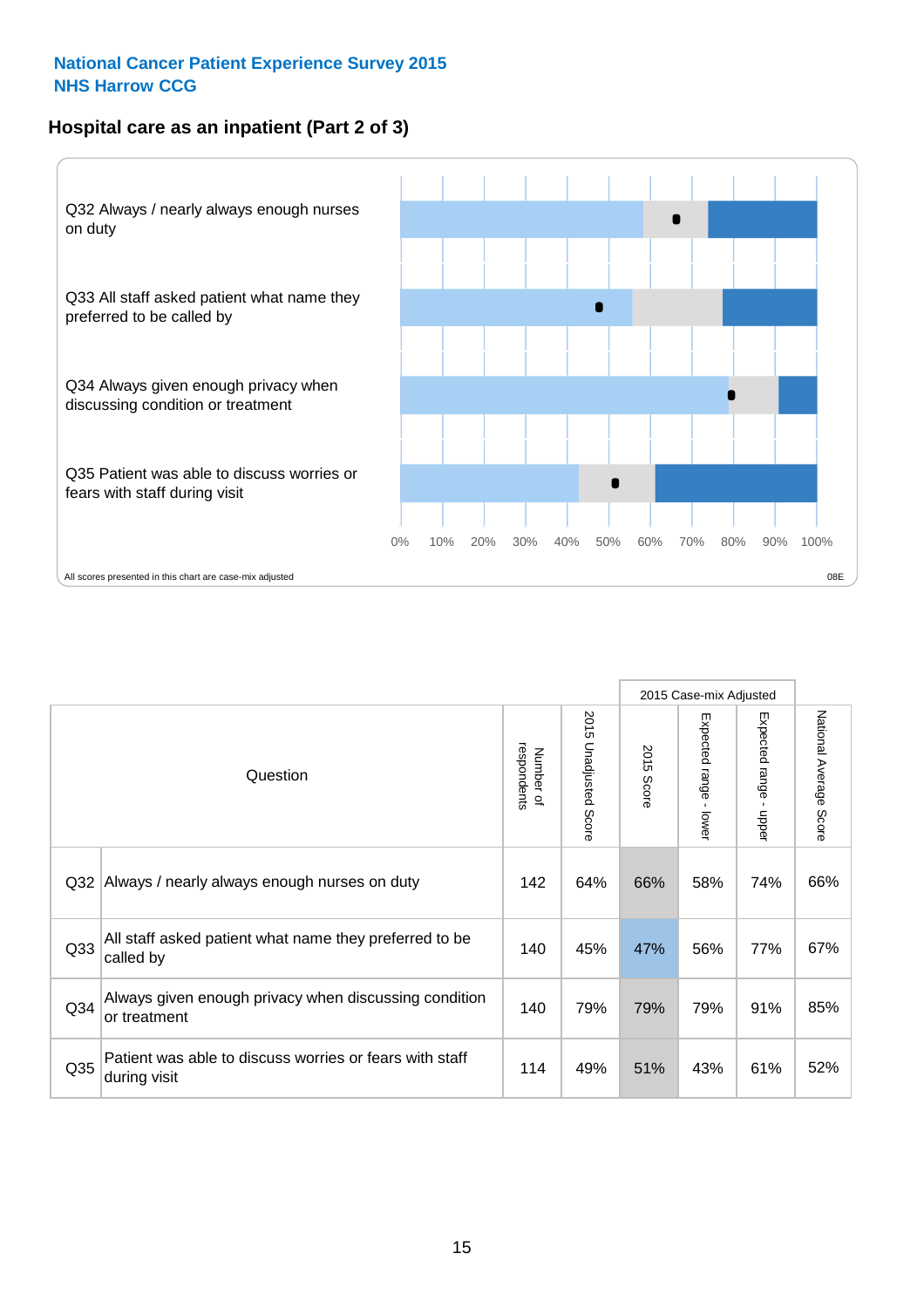### **Hospital care as an inpatient (Part 3 of 3)**



|     |                                                                                     |                          |                       |               | 2015 Case-mix Adjusted                    |                           |                        |
|-----|-------------------------------------------------------------------------------------|--------------------------|-----------------------|---------------|-------------------------------------------|---------------------------|------------------------|
|     | Question                                                                            | respondents<br>Number of | 2015 Unadjusted Score | 2015<br>Score | Expected range<br>$\blacksquare$<br>lower | Expected range -<br>nbber | National Average Score |
| Q36 | Hospital staff definitely did everything to help control pain                       | 128                      | 80%                   | 83%           | 77%                                       | 90%                       | 84%                    |
| Q37 | Always treated with respect and dignity by staff                                    | 143                      | 86%                   | 86%           | 82%                                       | 93%                       | 87%                    |
| Q38 | Given clear written information about what should / should<br>not do post discharge | 136                      | 76%                   | 77%           | 78%                                       | 91%                       | 84%                    |
| Q39 | Staff told patient who to contact if worried post discharge                         | 131                      | 87%                   | 88%           | 90%                                       | 98%                       | 94%                    |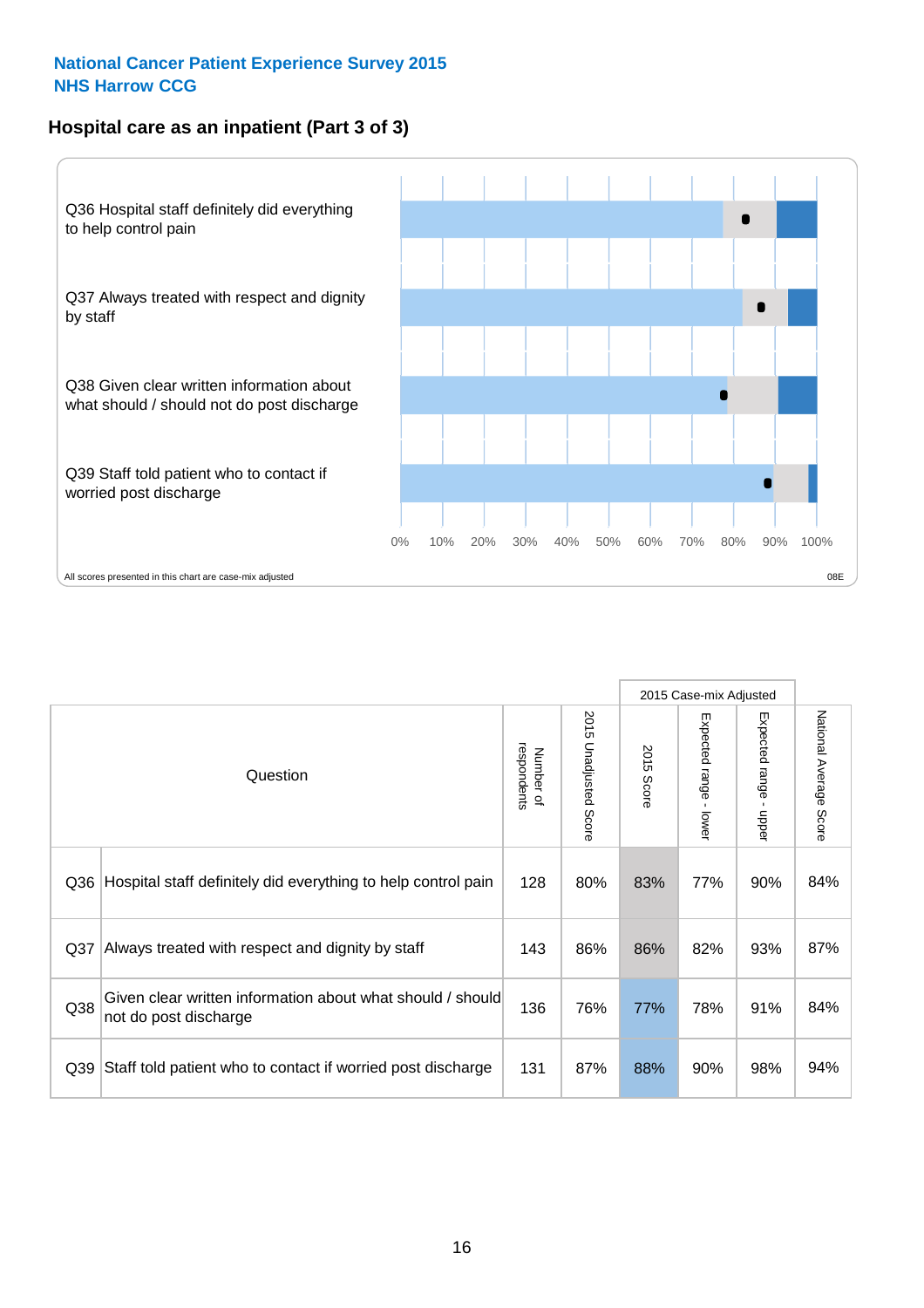## **Hospital care as a day patient / outpatient (Part 1 of 2)**



|     |                                                                                    |                          |                                 | 2015 Case-mix Adjusted |                                         |                                         |                        |
|-----|------------------------------------------------------------------------------------|--------------------------|---------------------------------|------------------------|-----------------------------------------|-----------------------------------------|------------------------|
|     | Question                                                                           | respondents<br>Number of | 2015<br><b>Unadjusted Score</b> | 2015<br>Score          | Expected range<br>$\mathbf{r}$<br>lower | Expected range<br>$\mathbf{r}$<br>nbber | National Average Score |
| Q41 | Patient was able to discuss worries or fears with staff<br>during visit            | 173                      | 58%                             | 61%                    | 63%                                     | 77%                                     | 70%                    |
| Q42 | Doctor had the right notes and other documentation with<br>them                    | 186                      | 94%                             | 94%                    | 93%                                     | 99%                                     | 96%                    |
| Q44 | Beforehand patient had all information needed about<br>radiotherapy treatment      | 42                       | 81%                             | 81%                    | 75%                                     | 96%                                     | 86%                    |
| Q45 | Patient given understandable information about whether<br>radiotherapy was working | 38                       | 68%                             | 65%                    | 44%                                     | 75%                                     | 60%                    |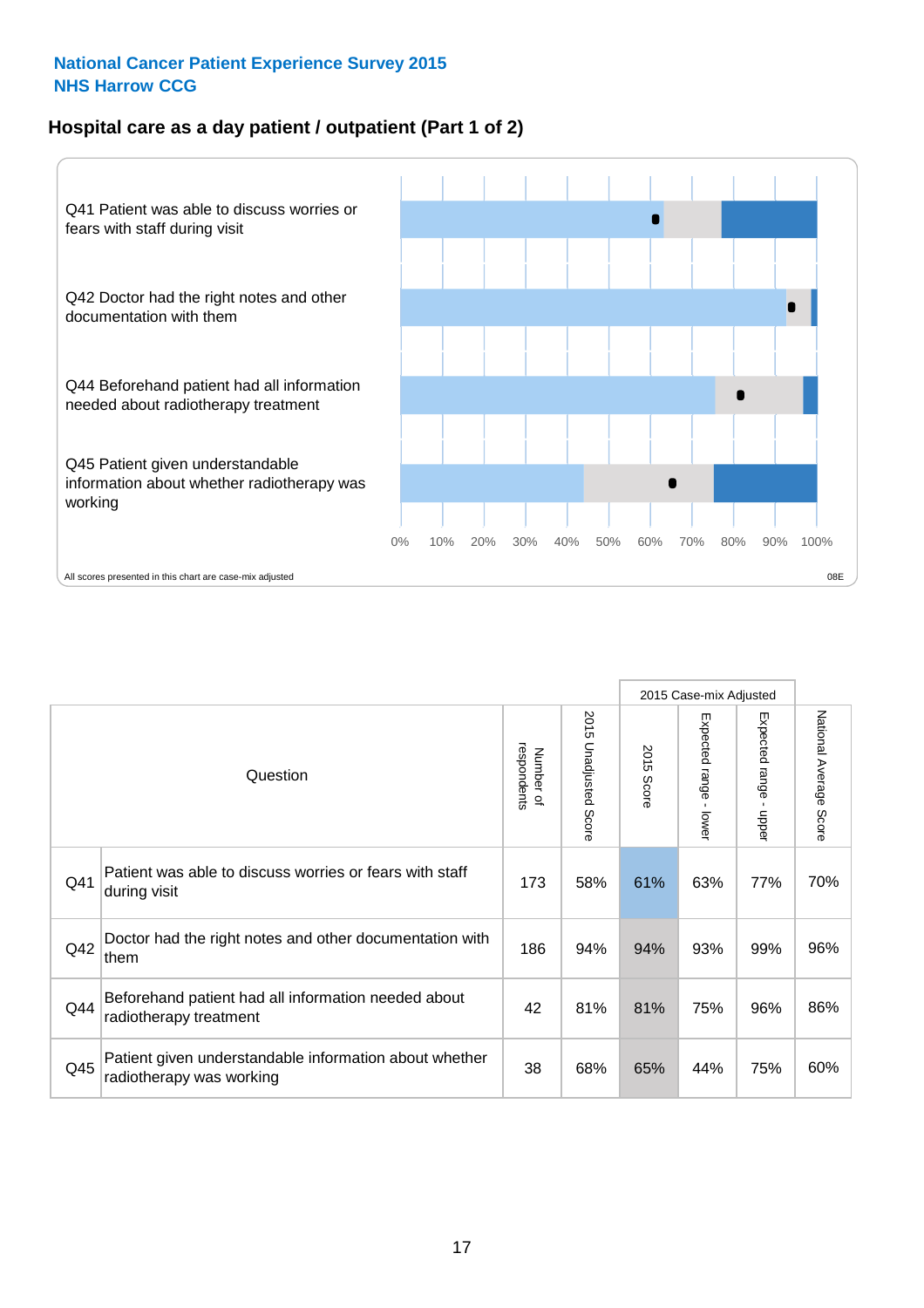### **Hospital care as a day patient / outpatient (Part 2 of 2)**



|     |                                                                                    |                                       |                             | 2015 Case-mix Adjusted |                              |                         |                           |
|-----|------------------------------------------------------------------------------------|---------------------------------------|-----------------------------|------------------------|------------------------------|-------------------------|---------------------------|
|     | Question                                                                           | respondents<br>Number<br>$\mathbf{Q}$ | 2015<br>Unadjusted<br>Score | 2015<br>Score          | Expected<br>I range<br>lower | Expected range<br>nbber | National Average<br>Score |
| Q47 | Beforehand patient had all information needed about<br>chemotherapy treatment      | 113                                   | 80%                         | 80%                    | 78%                          | 91%                     | 84%                       |
| Q48 | Patient given understandable information about whether<br>chemotherapy was working | 104                                   | 65%                         | 64%                    | 59%                          | 77%                     | 68%                       |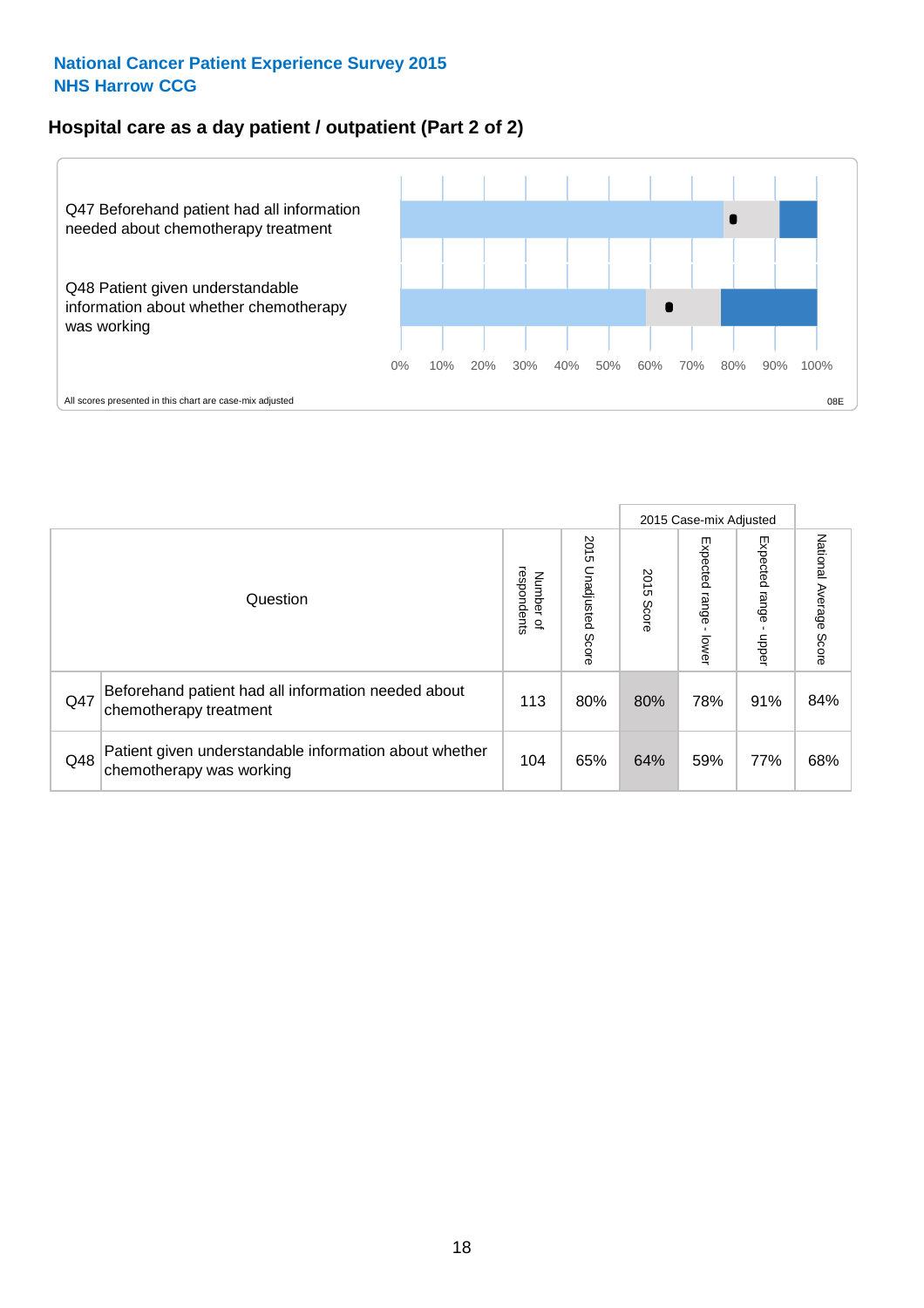#### **Home care and support**



All scores presented in this chart are case-mix adjusted

|     |                                                                                                     |                          |                                 | 2015 Case-mix Adjusted |                         |                        |                           |
|-----|-----------------------------------------------------------------------------------------------------|--------------------------|---------------------------------|------------------------|-------------------------|------------------------|---------------------------|
|     | Question                                                                                            | respondents<br>Number of | 2015<br><b>Unadjusted Score</b> | 2015<br>Score          | Expected range<br>lower | Expected range<br>ddau | National Average<br>Score |
| Q49 | Hospital staff gave family or someone close all the<br>information needed to help with care at home | 180                      | 53%                             | 53%                    | 50%                     | 65%                    | 58%                       |
| Q50 | Patient definitely given enough support from health or<br>social services during treatment          | 123                      | 40%                             | 40%                    | 44%                     | 63%                    | 54%                       |
| Q51 | Patient definitely given enough support from health or<br>social services after treatment           | 90                       | 33%                             | 35%                    | 34%                     | 55%                    | 45%                       |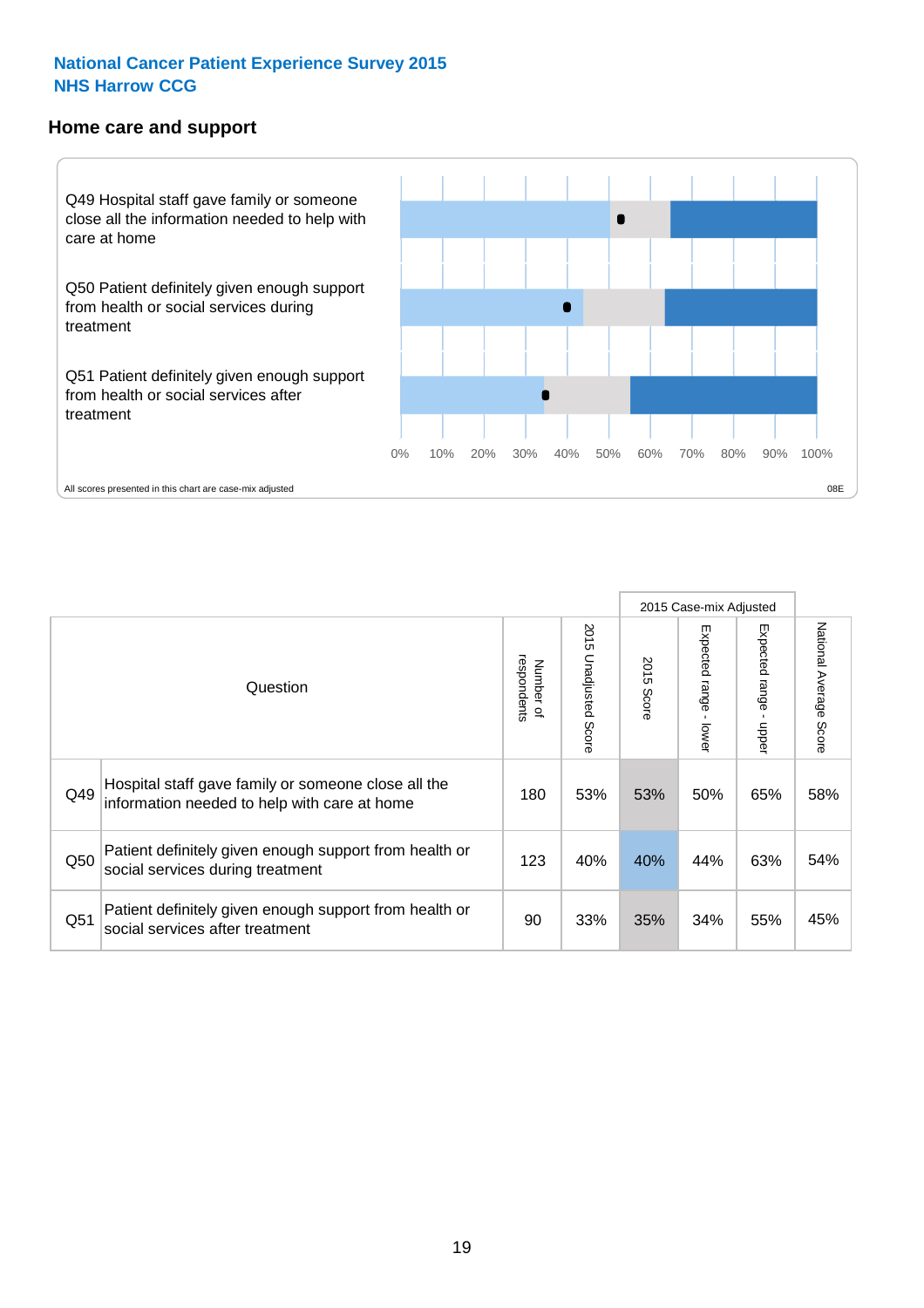#### **Care from your general practice**



|     |                                                                           |                                              |                             | 2015 Case-mix Adjusted |                              |                              |                           |
|-----|---------------------------------------------------------------------------|----------------------------------------------|-----------------------------|------------------------|------------------------------|------------------------------|---------------------------|
|     | Question                                                                  | respondents<br>Number<br>$\overline{\sigma}$ | 2015<br>Unadjusted<br>Score | 2015<br>Score          | Expected<br>I range<br>lower | Expected<br>  range<br>doper | National Average<br>Score |
| Q52 | GP given enough information about patient's condition<br>and treatment    | 187                                          | 95%                         | 96%                    | 92%                          | 98%                          | 95%                       |
| Q53 | Practice staff definitely did everything they could to<br>support patient | 149                                          | 62%                         | 63%                    | 55%                          | 70%                          | 63%                       |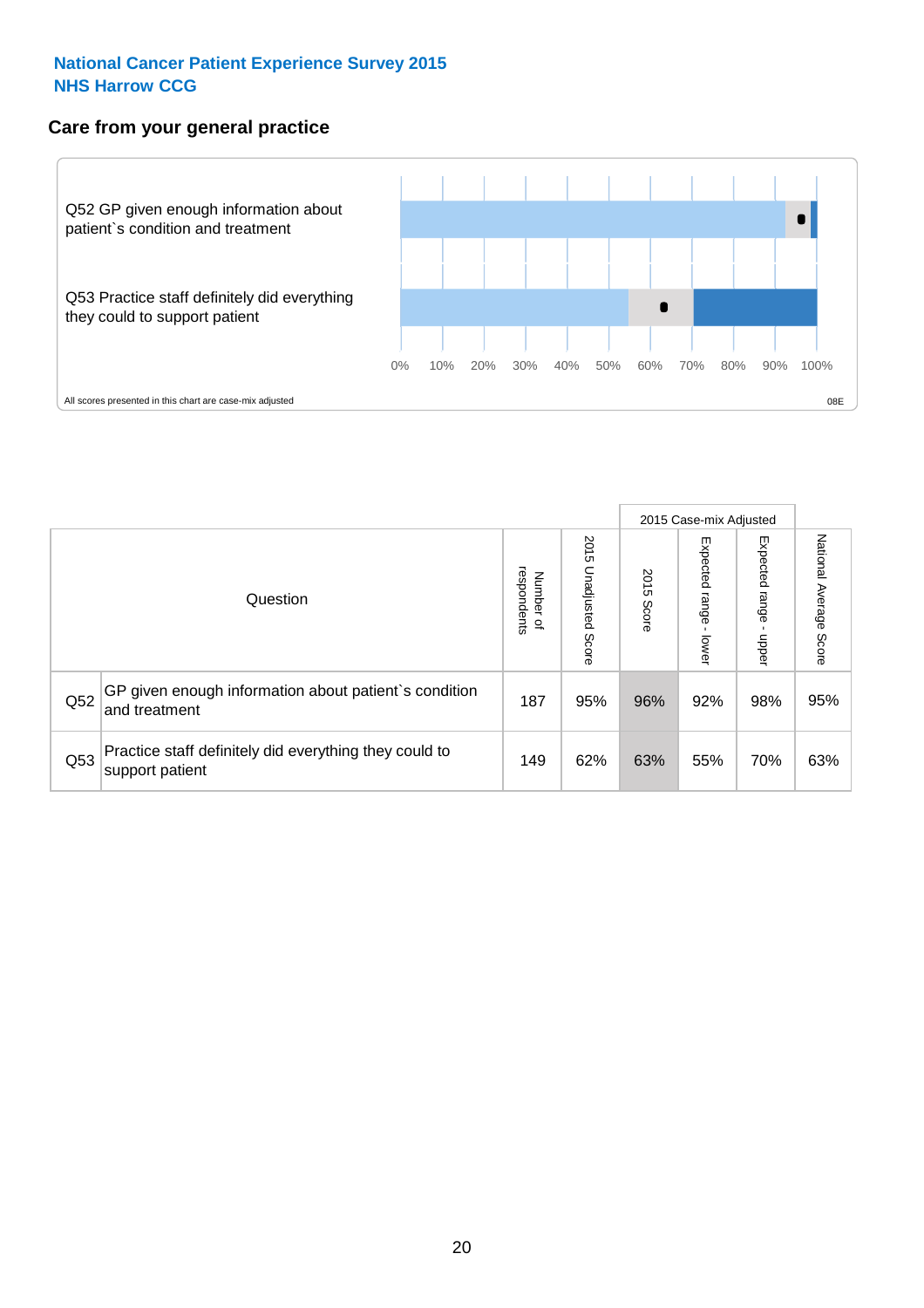# **Your overall NHS care (Part 1 of 2)**



|     |                                                                    |                          |                          |               | 2015 Case-mix Adjusted  |                                           |                        |
|-----|--------------------------------------------------------------------|--------------------------|--------------------------|---------------|-------------------------|-------------------------------------------|------------------------|
|     | Question                                                           | respondents<br>Number of | 2015<br>Unadjusted Score | 2015<br>Score | Expected range<br>lower | Expected range<br>$\blacksquare$<br>nbber | National Average Score |
| Q54 | Hospital and community staff always worked well together           | 217                      | 52%                      | 55%           | 54%                     | 68%                                       | 61%                    |
| Q55 | Patient given a care plan                                          | 174                      | 34%                      | 32%           | 26%                     | 40%                                       | 33%                    |
| Q56 | Overall the administration of the care was very good /<br>good     | 218                      | 89%                      | 89%           | 85%                     | 93%                                       | 89%                    |
| Q57 | Length of time for attending clinics and appointments was<br>right | 215                      | 59%                      | 61%           | 58%                     | 74%                                       | 66%                    |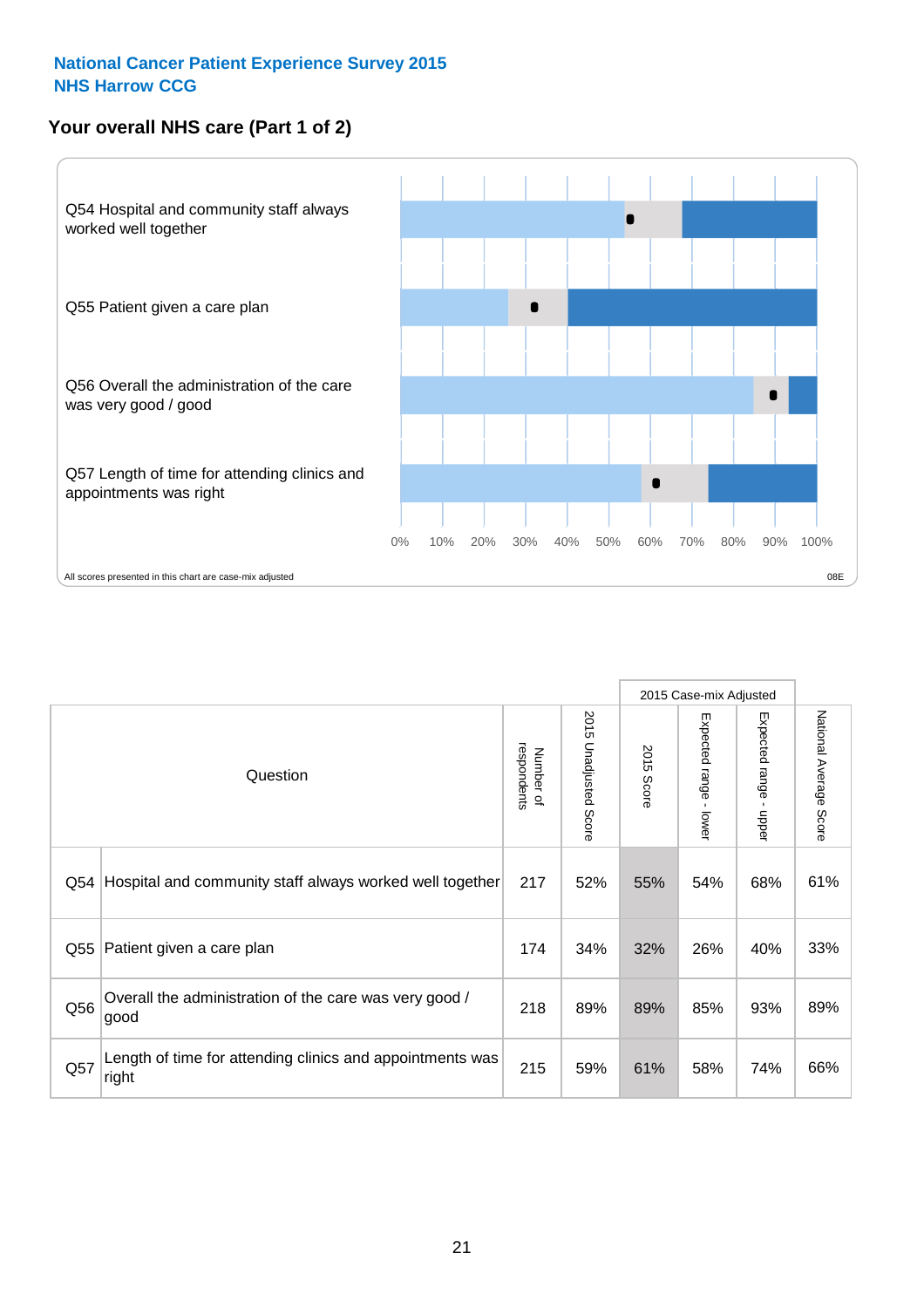## **Your overall NHS care (Part 2 of 2)**



|     |                                                       |                                         |                             | 2015 Case-mix Adjusted |                            |                            |                        |
|-----|-------------------------------------------------------|-----------------------------------------|-----------------------------|------------------------|----------------------------|----------------------------|------------------------|
|     | Question                                              | respondents<br>Number<br>$\overline{a}$ | 2015<br>Jnadjusted<br>Score | 2015<br>Score          | Expected<br>range<br>lower | Expected<br>range<br>doper | National Average Score |
| Q58 | Taking part in cancer research discussed with patient | 208                                     | 38%                         | 37%                    | 20%                        | 37%                        | 28%                    |



|     |                                                                        |                                              |                             |               |                                                    | 2015 Case-mix Adjusted                                |                              |
|-----|------------------------------------------------------------------------|----------------------------------------------|-----------------------------|---------------|----------------------------------------------------|-------------------------------------------------------|------------------------------|
|     | Question                                                               | respondents<br>Number<br>$\overline{\sigma}$ | 2015<br>Unadjusted<br>Score | 2015<br>Score | OWer<br>limit<br>range<br>$\mathbf{a}$<br>expected | Upper<br>limit<br>range<br>$\overline{a}$<br>expected | National<br>Average<br>Score |
| Q59 | Patient's average rating of care scored from very poor to<br>very good | 213                                          | 8.4                         | 8.5           | 8.5                                                | 8.9                                                   | 8.7                          |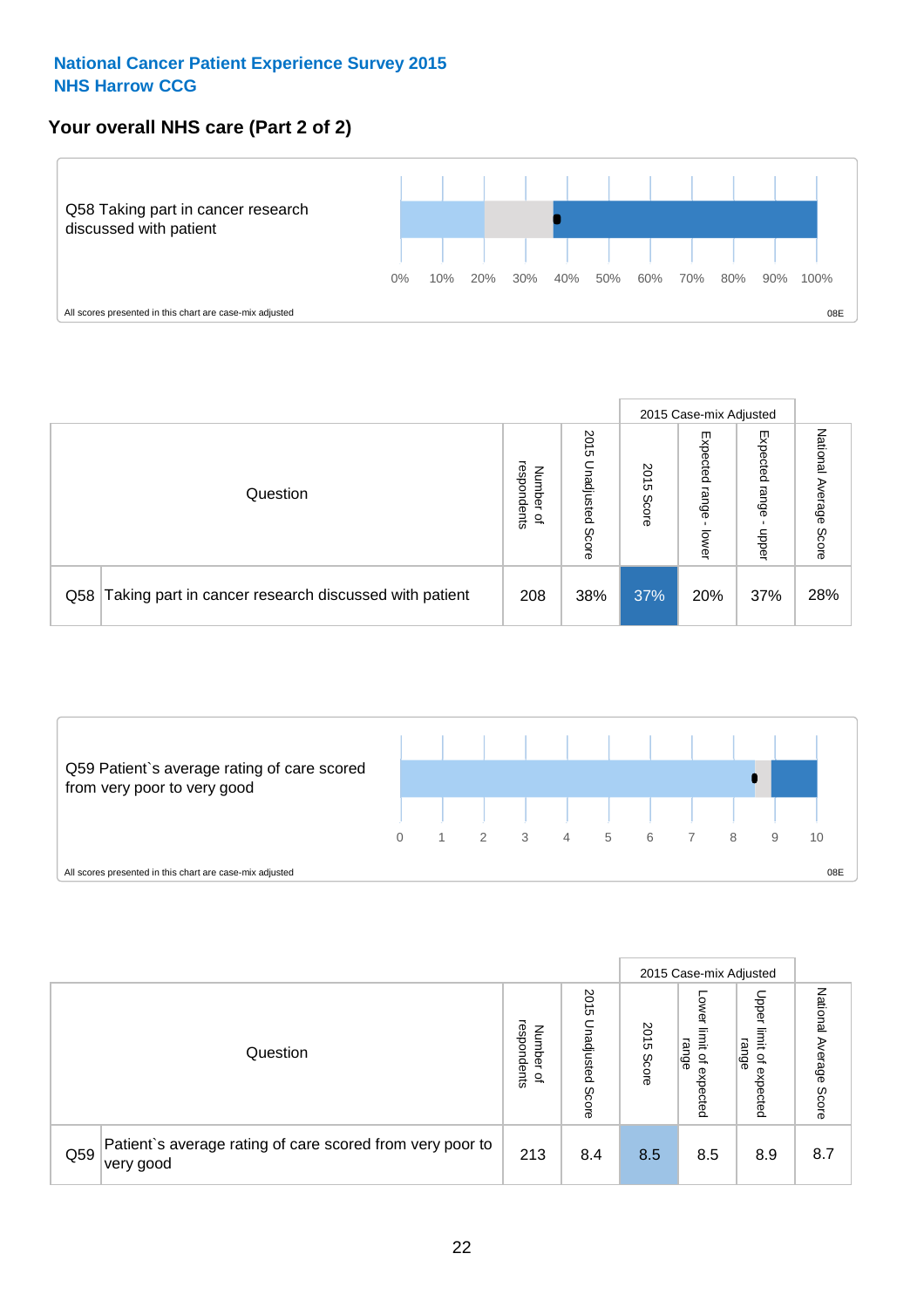# **Comparisons by tumour group for this CCG**

The following tables show the unadjusted CCG and the national percentage scores for each question broken down by tumour group. Where a cell in the table contains an asterisk this indicates that the number of patients in that group was below 21 and too small to display. Where a cell in the table contains "n.a." this indicates that there were no respondents for that tumour group.

# **Seeing your GP**

|                      | Q1. Saw GP once /<br>had to go to hospital | twice before being told | Q2. Patient thought<br>they were seen as<br>soon as necessary |                 |  |
|----------------------|--------------------------------------------|-------------------------|---------------------------------------------------------------|-----------------|--|
| <b>Cancer type</b>   | This CCG <sup>\$</sup>                     | <b>National</b>         | This CCG <sup>\$</sup>                                        | <b>National</b> |  |
| Brain / CNS          | n.a.                                       | 60%                     | n.a.                                                          | 77%             |  |
| <b>Breast</b>        | 85%                                        | 93%                     | 87%                                                           | 88%             |  |
| Colorectal / LGT     | $\star$                                    | 72%                     | 67%                                                           | 80%             |  |
| Gynaecological       | $\star$                                    | 75%                     | $\star$                                                       | 78%             |  |
| Haematological       | 63%                                        | 64%                     | 75%                                                           | 80%             |  |
| <b>Head and Neck</b> | $\star$                                    | 77%                     | $\star$                                                       | 79%             |  |
| Lung                 | $\star$                                    | 69%                     | $\star$                                                       | 83%             |  |
| Prostate             | $\star$                                    | 79%                     | $\star$                                                       | 85%             |  |
| Sarcoma              | $\star$                                    | 64%                     | $\star$                                                       | 69%             |  |
| <b>Skin</b>          | $\star$                                    | 91%                     | $\star$                                                       | 87%             |  |
| <b>Upper Gastro</b>  | $\star$                                    | 70%                     | $\star$                                                       | 78%             |  |
| Urological           | $\star$                                    | 81%                     | $\star$                                                       | 84%             |  |
| Other                | $\star$<br>70%                             |                         | $\star$                                                       | 78%             |  |
| <b>All Cancers</b>   | 71%                                        | 76%                     | 78%                                                           | 82%             |  |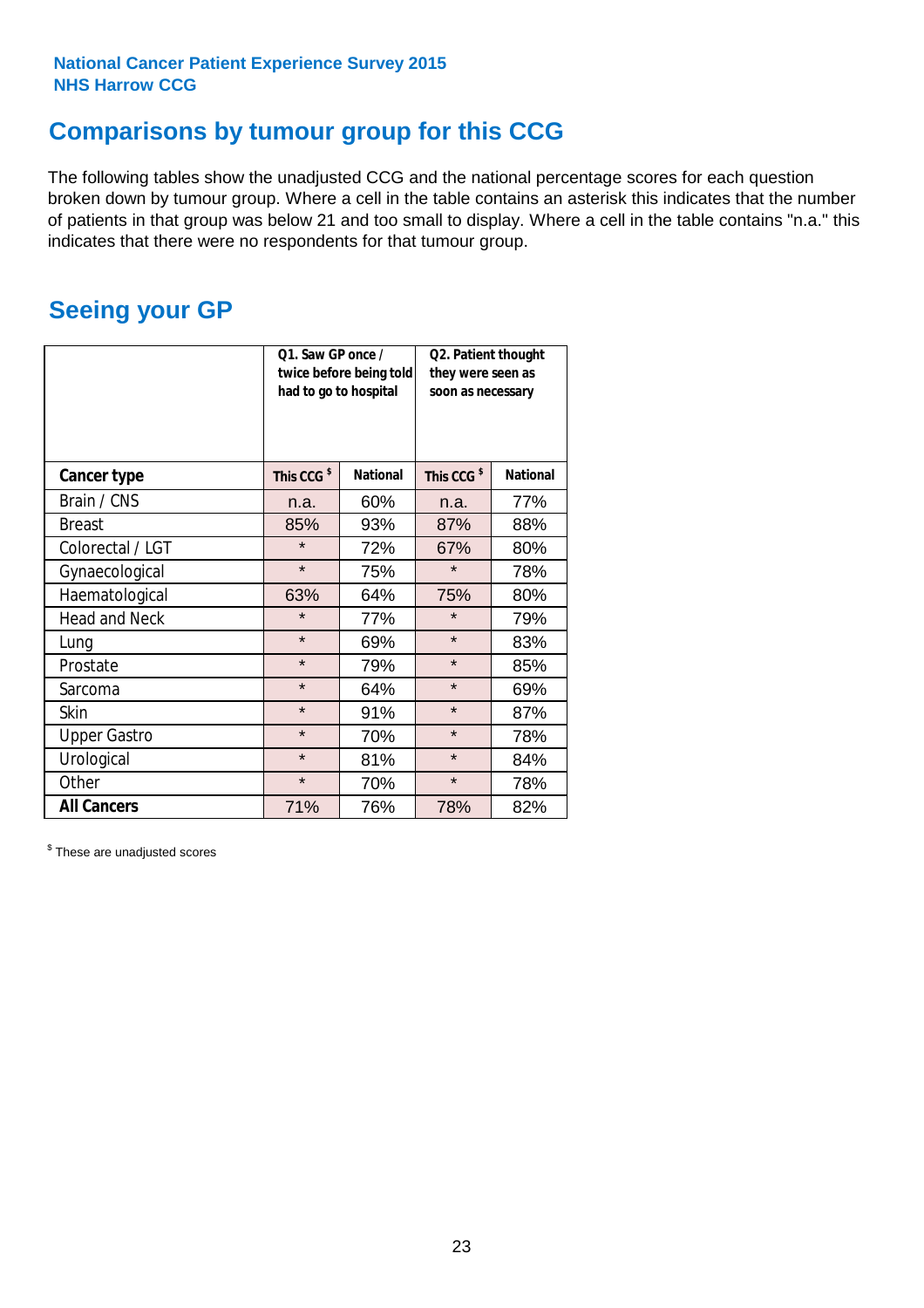# **Diagnostic tests**

|                      | be done was about<br>right | Q6. The length of time<br>waiting for the test to | Q7. Given complete<br>explanation of test<br>results in<br>understandable way |                 |  |
|----------------------|----------------------------|---------------------------------------------------|-------------------------------------------------------------------------------|-----------------|--|
| <b>Cancer type</b>   | This CCG <sup>\$</sup>     | <b>National</b>                                   | This CCG <sup>\$</sup>                                                        | <b>National</b> |  |
| Brain / CNS          | n.a.                       | 87%                                               | n.a.                                                                          | 69%             |  |
| <b>Breast</b>        | 89%                        | 90%                                               | 78%                                                                           | 82%             |  |
| Colorectal / LGT     | 95%                        | 86%                                               | $\star$                                                                       | 81%             |  |
| Gynaecological       | $\star$                    | 84%                                               | $\star$                                                                       | 76%             |  |
| Haematological       | 84%                        | 87%                                               | 82%                                                                           | 76%             |  |
| <b>Head and Neck</b> | $\star$                    | 84%                                               | $\star$                                                                       | 77%             |  |
| Lung                 | $\star$                    | 87%                                               | $\star$                                                                       | 78%             |  |
| Prostate             | $\star$                    | 85%                                               | $\star$                                                                       | 79%             |  |
| Sarcoma              | $\star$                    | 81%                                               | $\star$                                                                       | 77%             |  |
| Skin                 | $\star$                    | 89%                                               | $\star$                                                                       | 85%             |  |
| <b>Upper Gastro</b>  | $\star$                    | 83%                                               | $\star$                                                                       | 77%             |  |
| Urological           | $\star$                    | 85%                                               | $\star$                                                                       | 78%             |  |
| Other                | $\star$                    | 85%                                               | $\star$                                                                       | 76%             |  |
| <b>All Cancers</b>   | 86%                        | 87%                                               | 78%                                                                           | 79%             |  |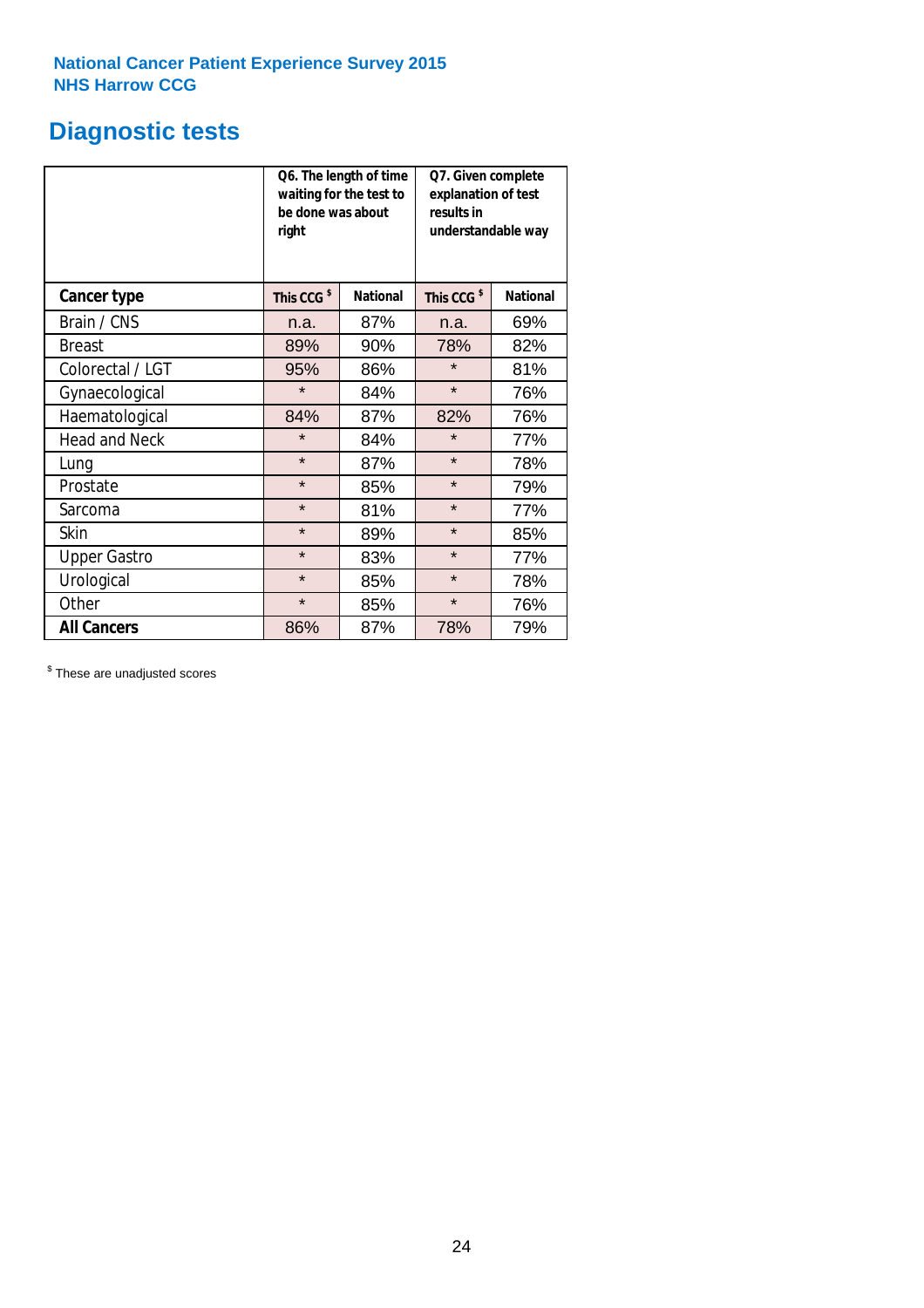# **Finding out what was wrong with you**

|                      | Q8. Patient told they<br>could bring a family<br>member or friend<br>when first told they<br>had cancer |                 | Q9. Patient felt they<br>were told sensitively<br>that they had cancer |                 | Q10. Patient<br>completely understood<br>the explanation of<br>what was wrong |                 | Q11. Patient given<br>easy to understand<br>written information<br>about the type of<br>cancer they had |                 |
|----------------------|---------------------------------------------------------------------------------------------------------|-----------------|------------------------------------------------------------------------|-----------------|-------------------------------------------------------------------------------|-----------------|---------------------------------------------------------------------------------------------------------|-----------------|
| Cancer type          | This CCG <sup>\$</sup>                                                                                  | <b>National</b> | This CCG <sup>\$</sup>                                                 | <b>National</b> | This CCG <sup>\$</sup>                                                        | <b>National</b> | This CCG <sup>\$</sup>                                                                                  | <b>National</b> |
| Brain / CNS          | n.a.                                                                                                    | 85%             | n.a.                                                                   | 79%             | n.a.                                                                          | 60%             | n.a.                                                                                                    | 62%             |
| <b>Breast</b>        | 80%                                                                                                     | 83%             | 81%                                                                    | 88%             | 80%                                                                           | 78%             | 74%                                                                                                     | 76%             |
| Colorectal / LGT     | $\star$                                                                                                 | 83%             | 92%                                                                    | 85%             | 74%                                                                           | 79%             | $\star$                                                                                                 | 71%             |
| Gynaecological       | $\star$                                                                                                 | 75%             | $\star$                                                                | 83%             | $\star$                                                                       | 73%             | $\star$                                                                                                 | 69%             |
| Haematological       | 77%                                                                                                     | 75%             | 90%                                                                    | 83%             | 63%                                                                           | 60%             | 74%                                                                                                     | 74%             |
| <b>Head and Neck</b> | $\star$                                                                                                 | 73%             | $\star$                                                                | 85%             | $\star$                                                                       | 75%             | $\star$                                                                                                 | 61%             |
| Lung                 | $\star$                                                                                                 | 80%             | $\star$                                                                | 83%             | $\star$                                                                       | 75%             | $\star$                                                                                                 | 66%             |
| Prostate             | $\star$                                                                                                 | 80%             | $\star$                                                                | 84%             | $\star$                                                                       | 78%             | $\star$                                                                                                 | 80%             |
| Sarcoma              | $\star$                                                                                                 | 77%             | $\star$                                                                | 82%             | $\star$                                                                       | 63%             | $\star$                                                                                                 | 61%             |
| Skin                 | $\star$                                                                                                 | 71%             | $\star$                                                                | 90%             | $\star$                                                                       | 83%             | $\star$                                                                                                 | 84%             |
| <b>Upper Gastro</b>  | $\star$                                                                                                 | 79%             | $\star$                                                                | 79%             | $\star$                                                                       | 72%             | $\star$                                                                                                 | 64%             |
| Urological           | $\star$                                                                                                 | 74%             | $\star$                                                                | 82%             | $\star$                                                                       | 76%             | $\star$                                                                                                 | 71%             |
| Other                | $\star$                                                                                                 | 77%             | $\star$                                                                | 82%             | $\star$                                                                       | 72%             | $\star$                                                                                                 | 61%             |
| <b>All Cancers</b>   | 72%                                                                                                     | 79%             | 86%                                                                    | 84%             | 74%                                                                           | 73%             | 68%                                                                                                     | 72%             |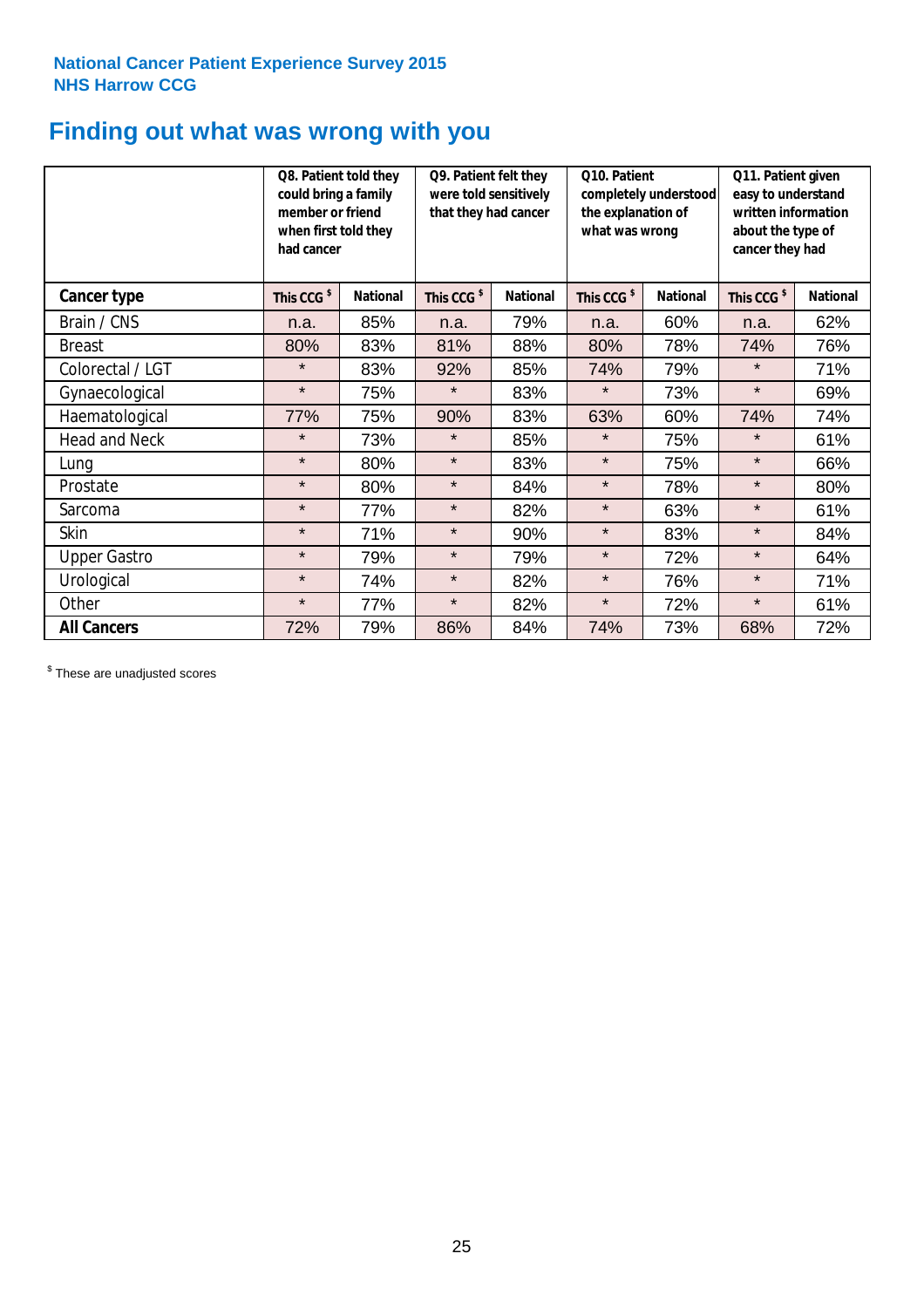# **Deciding the best treatment for you**

|                      | <b>Q12. Patient felt that</b><br>treatment options<br>were completely<br>explained |                 | Q13. Possible side<br>understandable way | effects explained in an | Q14. Patient given<br>practical advice and<br>support in dealing with<br>side effects of<br>treatment |                 |  |
|----------------------|------------------------------------------------------------------------------------|-----------------|------------------------------------------|-------------------------|-------------------------------------------------------------------------------------------------------|-----------------|--|
| <b>Cancer type</b>   | This CCG <sup>\$</sup>                                                             | <b>National</b> | This CCG <sup>\$</sup>                   | <b>National</b>         | This CCG <sup>\$</sup>                                                                                | <b>National</b> |  |
| Brain / CNS          | n.a.                                                                               | 80%             | n.a.                                     | 71%                     | n.a.                                                                                                  | 62%             |  |
| <b>Breast</b>        | 74%                                                                                | 84%             | 65%                                      | 76%                     | 59%                                                                                                   | 69%             |  |
| Colorectal / LGT     | 74%                                                                                | 85%             | 74%                                      | 75%                     | 39%                                                                                                   | 68%             |  |
| Gynaecological       | $\star$                                                                            | 84%             | $\star$                                  | 76%                     | $\star$                                                                                               | 68%             |  |
| Haematological       | 80%                                                                                | 81%             | 70%                                      | 69%                     | 64%                                                                                                   | 65%             |  |
| <b>Head and Neck</b> | $\star$                                                                            | 85%             | $\star$                                  | 72%                     | $\star$                                                                                               | 67%             |  |
| Lung                 | $\star$                                                                            | 84%             | $\star$                                  | 74%                     | $\star$                                                                                               | 69%             |  |
| Prostate             | $\star$                                                                            | 80%             | $\star$                                  | 71%                     | $\star$                                                                                               | 61%             |  |
| Sarcoma              | n.a.                                                                               | 82%             | $\star$                                  | 75%                     | $\star$                                                                                               | 66%             |  |
| Skin                 | $\star$                                                                            | 88%             | $\star$                                  | 75%                     | $\star$                                                                                               | 74%             |  |
| <b>Upper Gastro</b>  | $\star$                                                                            | 83%             | $\star$                                  | 72%                     | $\star$                                                                                               | 66%             |  |
| Urological           | $\star$                                                                            | 80%             | $\star$                                  | 69%                     | $\star$                                                                                               | 61%             |  |
| Other                | $\star$                                                                            | 80%             | $\star$                                  | 72%                     | $\star$                                                                                               | 64%             |  |
| <b>All Cancers</b>   | 78%                                                                                | 83%             | 66%                                      | 73%                     | 61%                                                                                                   | 66%             |  |

|                      | in the future          | Q15. Patient definitely<br>told about side effects<br>that could affect them | Q16. Patient definitely<br>involved in decisions<br>about care and<br>treatment |                 |  |
|----------------------|------------------------|------------------------------------------------------------------------------|---------------------------------------------------------------------------------|-----------------|--|
| <b>Cancer type</b>   | This CCG <sup>\$</sup> | <b>National</b>                                                              | This CCG <sup>\$</sup>                                                          | <b>National</b> |  |
| Brain / CNS          | n.a.                   | 56%                                                                          | n.a.                                                                            | 74%             |  |
| <b>Breast</b>        | 44%                    | 55%                                                                          | 72%                                                                             | 79%             |  |
| Colorectal / LGT     | 45%                    | 56%                                                                          | 61%                                                                             | 79%             |  |
| Gynaecological       | $\star$<br>54%         |                                                                              | $\star$                                                                         | 76%             |  |
| Haematological       | 50%<br>55%             |                                                                              | 72%                                                                             | 77%             |  |
| <b>Head and Neck</b> | $\star$                | 58%                                                                          | $\star$                                                                         | 76%             |  |
| Lung                 | $\star$                | 54%                                                                          | $\star$                                                                         | 78%             |  |
| Prostate             | $\star$                | 63%                                                                          | $\star$                                                                         | 79%             |  |
| Sarcoma              | $\star$                | 54%                                                                          | $\star$                                                                         | 77%             |  |
| Skin                 | $\star$                | 66%                                                                          | $\star$                                                                         | 86%             |  |
| <b>Upper Gastro</b>  | $\star$                | 53%                                                                          | $\star$                                                                         | 77%             |  |
| Urological           | $\star$                | 52%                                                                          | $\star$                                                                         | 75%             |  |
| Other                | $\star$                | 51%                                                                          | $\star$                                                                         | 75%             |  |
| <b>All Cancers</b>   | 53%                    | 54%                                                                          | 70%                                                                             | 78%             |  |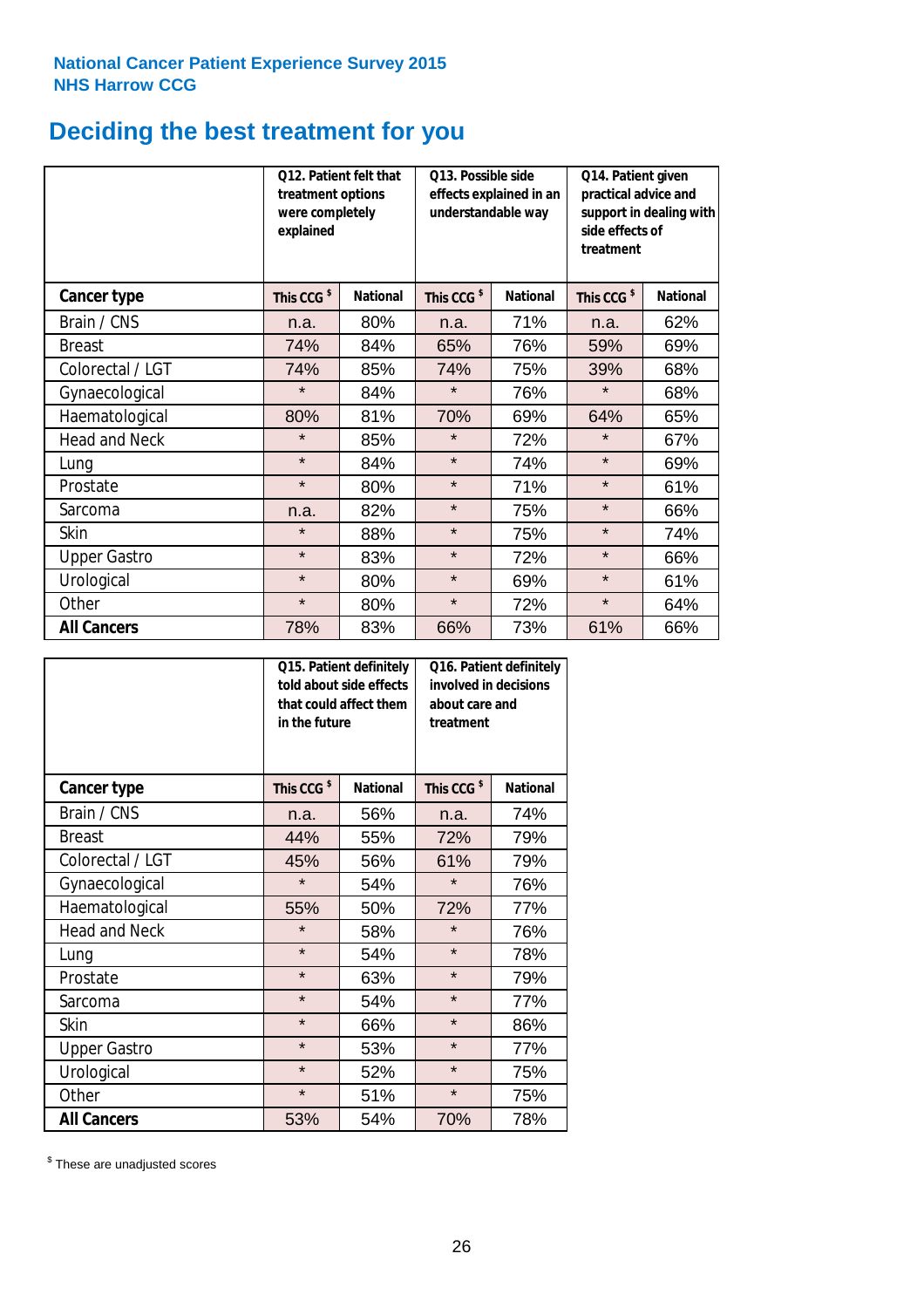# **Clinical Nurse Specialist**

|                      | would support them<br>through their<br>treatment | Q17. Patient given the<br>name of the CNS who | Q18. Patient found it<br>easy to contact their<br><b>CNS</b> |                 | <b>Q19. Get</b><br>understandable<br>answers to important<br>questions all or most<br>of the time |                 |
|----------------------|--------------------------------------------------|-----------------------------------------------|--------------------------------------------------------------|-----------------|---------------------------------------------------------------------------------------------------|-----------------|
| Cancer type          | This CCG <sup>\$</sup>                           | <b>National</b>                               | This CCG <sup>\$</sup>                                       | <b>National</b> | This CCG <sup>\$</sup>                                                                            | <b>National</b> |
| Brain / CNS          | n.a.                                             | 95%                                           | n.a.                                                         | 84%             | n.a.                                                                                              | 85%             |
| <b>Breast</b>        | 98%                                              | 94%                                           | 74%                                                          | 85%             | 81%                                                                                               | 88%             |
| Colorectal / LGT     | 87%                                              | 91%                                           | $\star$                                                      | 88%             | $\star$                                                                                           | 90%             |
| Gynaecological       | $\star$                                          | 93%                                           | $\star$                                                      | 86%             | $\star$                                                                                           | 87%             |
| Haematological       | 88%                                              | 89%                                           | 90%                                                          | 89%             | 96%                                                                                               | 90%             |
| <b>Head and Neck</b> | $\star$                                          | 88%                                           | $\star$                                                      | 86%             | $\star$                                                                                           | 88%             |
| Lung                 | $\star$                                          | 93%                                           | $\star$                                                      | 89%             | $\star$                                                                                           | 89%             |
| Prostate             | $\star$                                          | 89%                                           | $\star$                                                      | 83%             | $\star$                                                                                           | 88%             |
| Sarcoma              | $\star$                                          | 87%                                           | $\star$                                                      | 86%             | $\star$                                                                                           | 88%             |
| Skin                 | $\star$                                          | 88%                                           | $\star$                                                      | 90%             | $\star$                                                                                           | 92%             |
| <b>Upper Gastro</b>  | $\star$                                          | 92%                                           | $\star$                                                      | 87%             | $\star$                                                                                           | 88%             |
| Urological           | $\star$                                          | 80%                                           | $\star$                                                      | 85%             | $\star$                                                                                           | 88%             |
| Other                | $\star$                                          | 86%                                           | $\star$                                                      | 86%             | $\star$                                                                                           | 87%             |
| <b>All Cancers</b>   | 89%                                              | 90%                                           | 83%                                                          | 87%             | 88%                                                                                               | 88%             |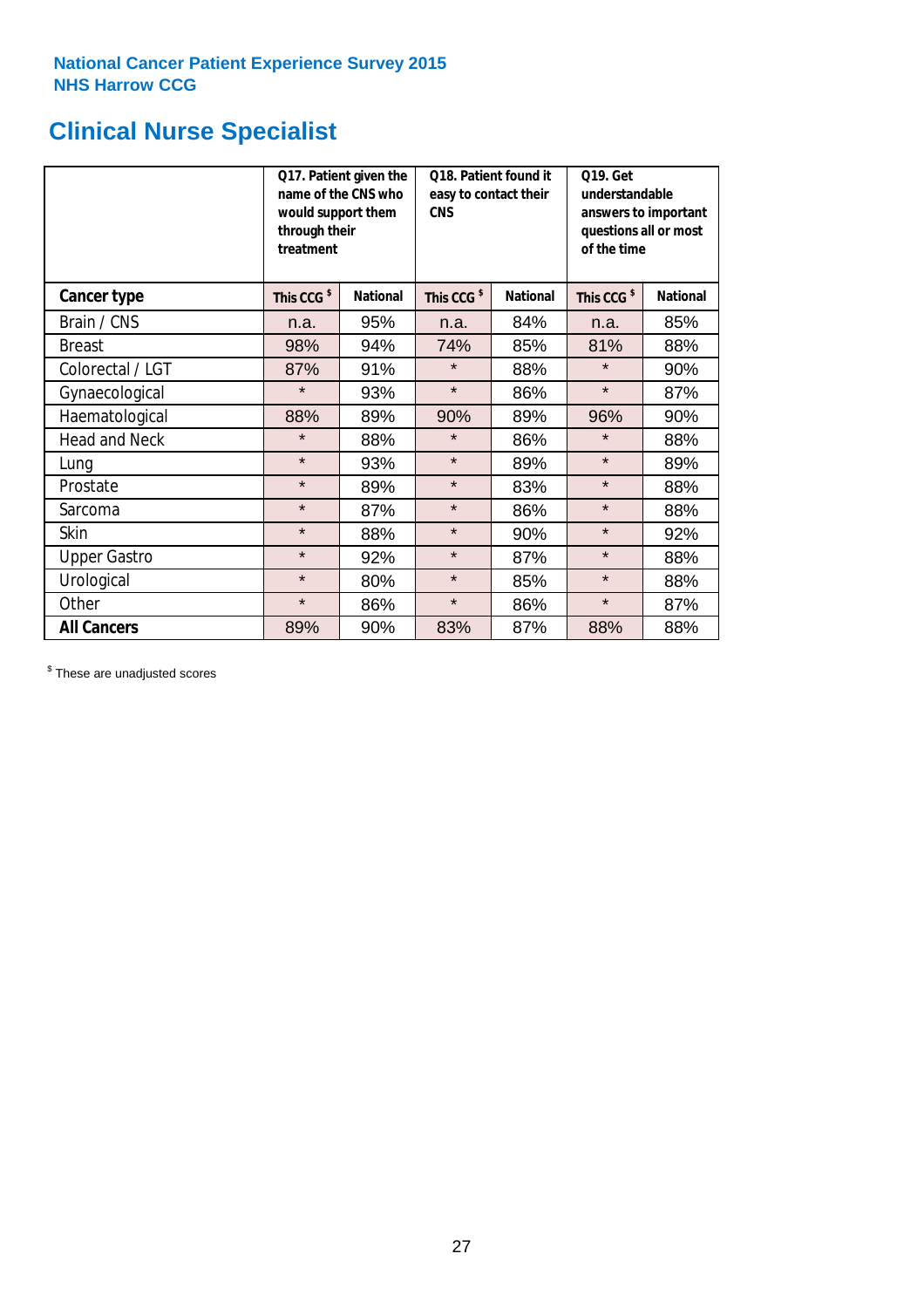# **Support for people with cancer**

|                      | Q20. Hospital staff<br>gave information | Q21. Hospital staff<br>gave information<br>about support groups<br>about impact cancer<br>could have on day to<br>day activities |                        | Q22. Hospital staff<br>gave information on<br>getting financial help |                        | Q23. Hospital staff told<br>patient they could get<br>free prescriptions |                        |                 |
|----------------------|-----------------------------------------|----------------------------------------------------------------------------------------------------------------------------------|------------------------|----------------------------------------------------------------------|------------------------|--------------------------------------------------------------------------|------------------------|-----------------|
| <b>Cancer type</b>   | This CCG <sup>\$</sup>                  | <b>National</b>                                                                                                                  | This CCG <sup>\$</sup> | <b>National</b>                                                      | This CCG <sup>\$</sup> | <b>National</b>                                                          | This CCG <sup>\$</sup> | <b>National</b> |
| Brain / CNS          | n.a.                                    | 85%                                                                                                                              | n.a.                   | 80%                                                                  | n.a.                   | 72%                                                                      | n.a.                   | 79%             |
| <b>Breast</b>        | 79%                                     | 88%                                                                                                                              | 77%                    | 85%                                                                  | 39%                    | 60%                                                                      | 68%                    | 80%             |
| Colorectal / LGT     | $\star$                                 | 82%                                                                                                                              | $\star$                | 82%                                                                  | $\star$                | 52%                                                                      | $\star$                | 83%             |
| Gynaecological       | $\star$                                 | 83%                                                                                                                              | $\star$                | 81%                                                                  | $\star$                | 58%                                                                      | $\star$                | 76%             |
| Haematological       | 70%                                     | 82%                                                                                                                              | 82%                    | 82%                                                                  | 41%                    | 56%                                                                      | 79%                    | 86%             |
| <b>Head and Neck</b> | $\star$                                 | 83%                                                                                                                              | $\star$                | 80%                                                                  | $\star$                | 55%                                                                      | $\star$                | 80%             |
| Lung                 | $\star$                                 | 82%                                                                                                                              | $\star$                | 80%                                                                  | $\star$                | 68%                                                                      | $\star$                | 85%             |
| Prostate             | $\star$                                 | 85%                                                                                                                              | $\star$                | 81%                                                                  | $\star$                | 41%                                                                      | $\star$                | 76%             |
| Sarcoma              | $\star$                                 | 82%                                                                                                                              | n.a.                   | 80%                                                                  | n.a.                   | 57%                                                                      | n.a.                   | 75%             |
| Skin                 | $\star$                                 | 85%                                                                                                                              | $\star$                | 85%                                                                  | $\star$                | 51%                                                                      | $\star$                | 65%             |
| <b>Upper Gastro</b>  | $\star$                                 | 82%                                                                                                                              | $\star$                | 78%                                                                  | $\star$                | 57%                                                                      | $\star$                | 83%             |
| Urological           | $\star$                                 | 71%                                                                                                                              | $\star$                | 70%                                                                  | $\star$                | 33%                                                                      | $\star$                | 69%             |
| Other                | $\star$                                 | 80%                                                                                                                              | $\star$                | 77%                                                                  | $\star$                | 53%                                                                      | $\star$                | 79%             |
| <b>All Cancers</b>   | 73%                                     | 83%                                                                                                                              | 77%                    | 81%                                                                  | 48%                    | 55%                                                                      | 77%                    | 80%             |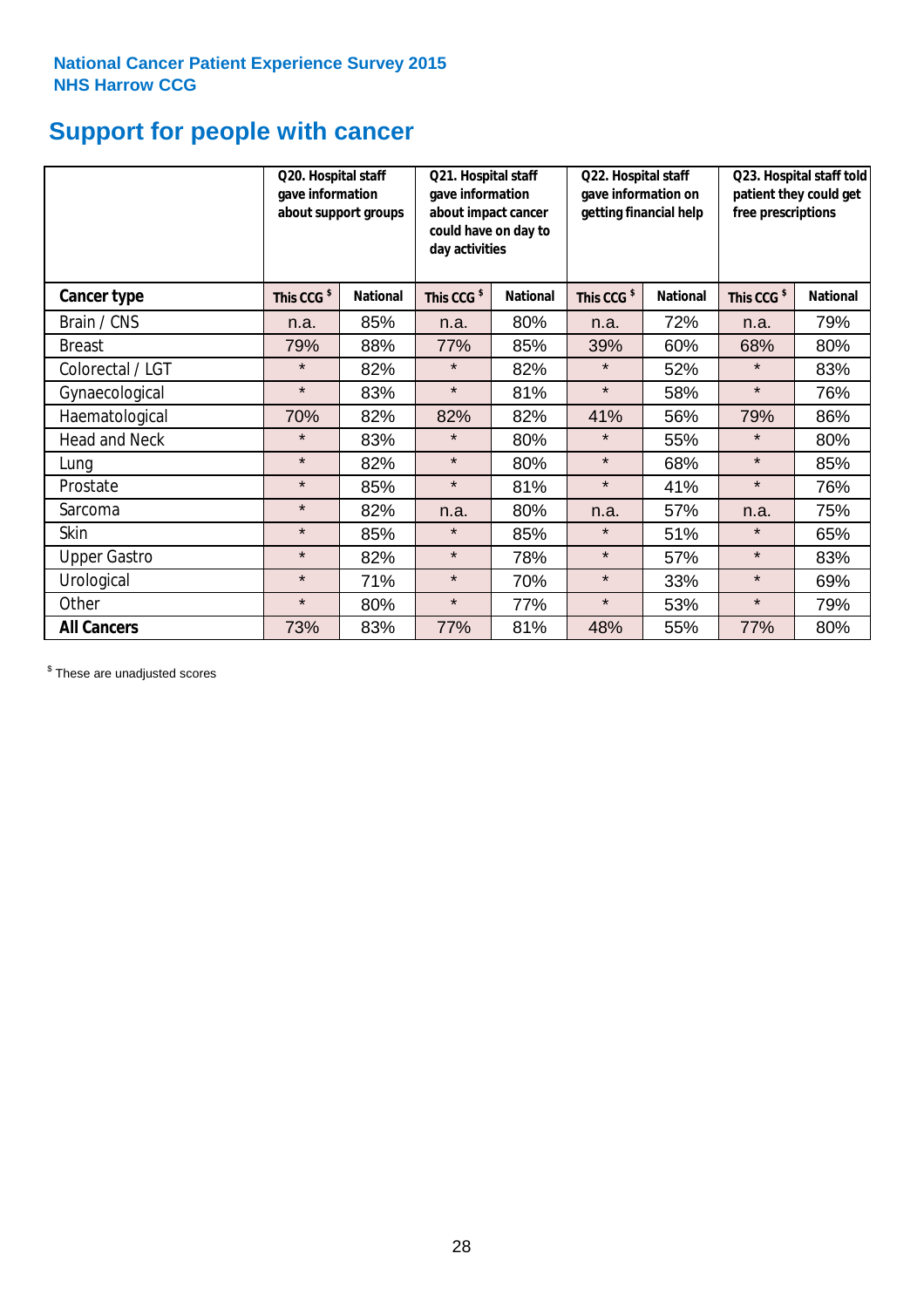# **Operations**

|                      | Q26. Staff explained<br>how operation had<br>gone in<br>understandable way |                 |  |  |
|----------------------|----------------------------------------------------------------------------|-----------------|--|--|
| <b>Cancer type</b>   | This CCG <sup>\$</sup>                                                     | <b>National</b> |  |  |
| Brain / CNS          | n.a.                                                                       | 75%             |  |  |
| <b>Breast</b>        | 69%                                                                        | 77%             |  |  |
| Colorectal / LGT     | $\star$                                                                    | 81%             |  |  |
| Gynaecological       | $\star$                                                                    | 79%             |  |  |
| Haematological       | $\star$<br>75%                                                             |                 |  |  |
| <b>Head and Neck</b> | $\star$                                                                    | 77%             |  |  |
| Lung                 | $\star$                                                                    | 76%             |  |  |
| Prostate             | $\star$                                                                    | 76%             |  |  |
| Sarcoma              | $\star$                                                                    | 80%             |  |  |
| Skin                 | $\star$                                                                    | 84%             |  |  |
| <b>Upper Gastro</b>  | $\star$                                                                    | 81%             |  |  |
| Urological           | $\star$                                                                    | 74%             |  |  |
| Other                | $\star$<br>78%                                                             |                 |  |  |
| <b>All Cancers</b>   | 67%                                                                        | 78%             |  |  |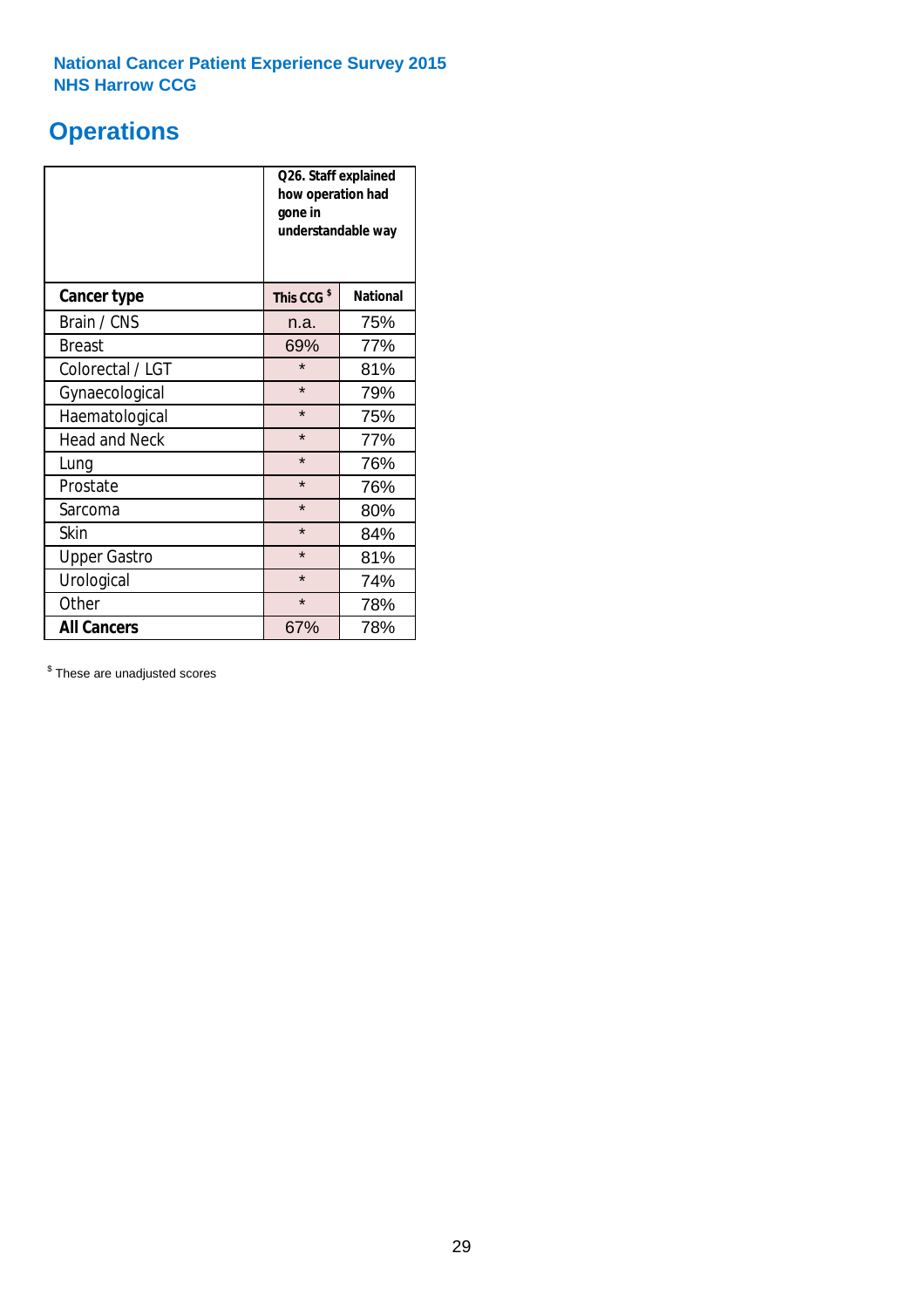# **Hospital care as an inpatient (Part 1 of 2)**

|                      | or nurses did not talk<br>they were not there | Q28. Groups of doctors<br>in front of patient as if | Q29. Patient had<br>confidence and trust in<br>all doctors treating<br>them |                 | Q30. Patient's family<br>or someone close<br>definitely had<br>opportunity to talk to<br>doctor |                 | Q31. Patient had<br>confidence and trust in I<br>all ward nurses |                 |
|----------------------|-----------------------------------------------|-----------------------------------------------------|-----------------------------------------------------------------------------|-----------------|-------------------------------------------------------------------------------------------------|-----------------|------------------------------------------------------------------|-----------------|
| Cancer type          | This CCG <sup>\$</sup>                        | <b>National</b>                                     | This CCG <sup>\$</sup>                                                      | <b>National</b> | This CCG <sup>\$</sup>                                                                          | <b>National</b> | This CCG <sup>\$</sup>                                           | <b>National</b> |
| Brain / CNS          | n.a.                                          | 68%                                                 | n.a.                                                                        | 78%             | n.a.                                                                                            | 65%             | n.a.                                                             | 67%             |
| <b>Breast</b>        | 76%                                           | 89%                                                 | 86%                                                                         | 86%             | 63%                                                                                             | 73%             | 62%                                                              | 74%             |
| Colorectal / LGT     | $\star$                                       | 75%                                                 | $\star$                                                                     | 85%             | $\star$                                                                                         | 72%             | $\star$                                                          | 68%             |
| Gynaecological       | $\star$                                       | 84%                                                 | $\star$                                                                     | 86%             | $\star$                                                                                         | 71%             | $\star$                                                          | 69%             |
| Haematological       | 77%                                           | 80%                                                 | 84%                                                                         | 81%             | 74%                                                                                             | 75%             | 68%                                                              | 73%             |
| <b>Head and Neck</b> | $\star$                                       | 79%                                                 | $\star$                                                                     | 85%             | $\star$                                                                                         | 73%             | $\star$                                                          | 72%             |
| Lung                 | $\star$                                       | 75%                                                 | $\star$                                                                     | 82%             | $\star$                                                                                         | 71%             | $\star$                                                          | 73%             |
| Prostate             | $\star$                                       | 84%                                                 | $\star$                                                                     | 87%             | $\star$                                                                                         | 72%             | $\star$                                                          | 75%             |
| Sarcoma              | $\star$                                       | 82%                                                 | $\star$                                                                     | 85%             | $\star$                                                                                         | 75%             | $\star$                                                          | 70%             |
| Skin                 | $\star$                                       | 85%                                                 | $\star$                                                                     | 90%             | $\star$                                                                                         | 79%             | $\star$                                                          | 84%             |
| <b>Upper Gastro</b>  | $\star$                                       | 75%                                                 | $\star$                                                                     | 83%             | $\star$                                                                                         | 72%             | $\star$                                                          | 70%             |
| Urological           | $\star$                                       | 80%                                                 | $\star$                                                                     | 84%             | $\star$                                                                                         | 67%             | $\star$                                                          | 75%             |
| Other                | $\star$                                       | 79%                                                 | $\star$                                                                     | 79%             | $\star$                                                                                         | 70%             | $\star$                                                          | 69%             |
| <b>All Cancers</b>   | 70%                                           | 81%                                                 | 78%                                                                         | 84%             | 66%                                                                                             | 72%             | 67%                                                              | 72%             |

|                      | on duty                | Q32. Always / nearly<br>always enough nurses<br>called by |                        | Q33. All staff asked<br>patient what name<br>they preferred to be | treatment              | Q34. Always given<br>enough privacy when<br>discussing condition or |                        | Q35. Patient was able<br>to discuss worries or<br>fears with staff during<br>visit |  |
|----------------------|------------------------|-----------------------------------------------------------|------------------------|-------------------------------------------------------------------|------------------------|---------------------------------------------------------------------|------------------------|------------------------------------------------------------------------------------|--|
| <b>Cancer type</b>   | This CCG <sup>\$</sup> | <b>National</b>                                           | This CCG <sup>\$</sup> | <b>National</b>                                                   | This CCG <sup>\$</sup> | <b>National</b>                                                     | This CCG <sup>\$</sup> | <b>National</b>                                                                    |  |
| Brain / CNS          | n.a.                   | 64%                                                       | n.a.                   | 69%                                                               | n.a.                   | 80%                                                                 | n.a.                   | 44%                                                                                |  |
| <b>Breast</b>        | 55%                    | 69%                                                       | 38%                    | 60%                                                               | 82%                    | 86%                                                                 | 38%                    | 53%                                                                                |  |
| Colorectal / LGT     | $\star$                | 61%                                                       | $\star$                | 70%                                                               | $\star$                | 84%                                                                 | $\star$                | 54%                                                                                |  |
| Gynaecological       | $\star$                | 65%                                                       | $\star$                | 63%                                                               | $\star$                | 82%                                                                 | $\star$                | 50%                                                                                |  |
| Haematological       | 65%                    | 63%                                                       | 45%                    | 67%                                                               | 83%                    | 86%                                                                 | 48%                    | 55%                                                                                |  |
| <b>Head and Neck</b> | $\star$                | 67%                                                       | $\star$                | 66%                                                               | $\star$                | 85%                                                                 | $\star$                | 50%                                                                                |  |
| Lung                 | $\star$                | 68%                                                       | $\star$                | 71%                                                               | $\star$                | 84%                                                                 | $\star$                | 49%                                                                                |  |
| Prostate             | $\star$                | 71%                                                       | $\star$                | 67%                                                               | $\star$                | 87%                                                                 | $\star$                | 52%                                                                                |  |
| Sarcoma              | $\star$                | 68%                                                       | $\star$                | 71%                                                               | $\star$                | 87%                                                                 | $\star$                | 52%                                                                                |  |
| Skin                 | $\star$                | 81%                                                       | $\star$                | 67%                                                               | $\star$                | 89%                                                                 | n.a.                   | 61%                                                                                |  |
| <b>Upper Gastro</b>  | $\star$                | 62%                                                       | $\star$                | 75%                                                               | $\star$                | 83%                                                                 | $\star$                | 53%                                                                                |  |
| Urological           | $\star$                | 68%                                                       | $\star$                | 71%                                                               | $\star$                | 84%                                                                 | $\star$                | 46%                                                                                |  |
| Other                | $\star$                | 62%                                                       | $\star$                | 66%                                                               | $\star$                | 82%                                                                 | $\star$                | 48%                                                                                |  |
| <b>All Cancers</b>   | 64%                    | 66%                                                       | 45%                    | 67%                                                               | 79%                    | 85%                                                                 | 49%                    | 52%                                                                                |  |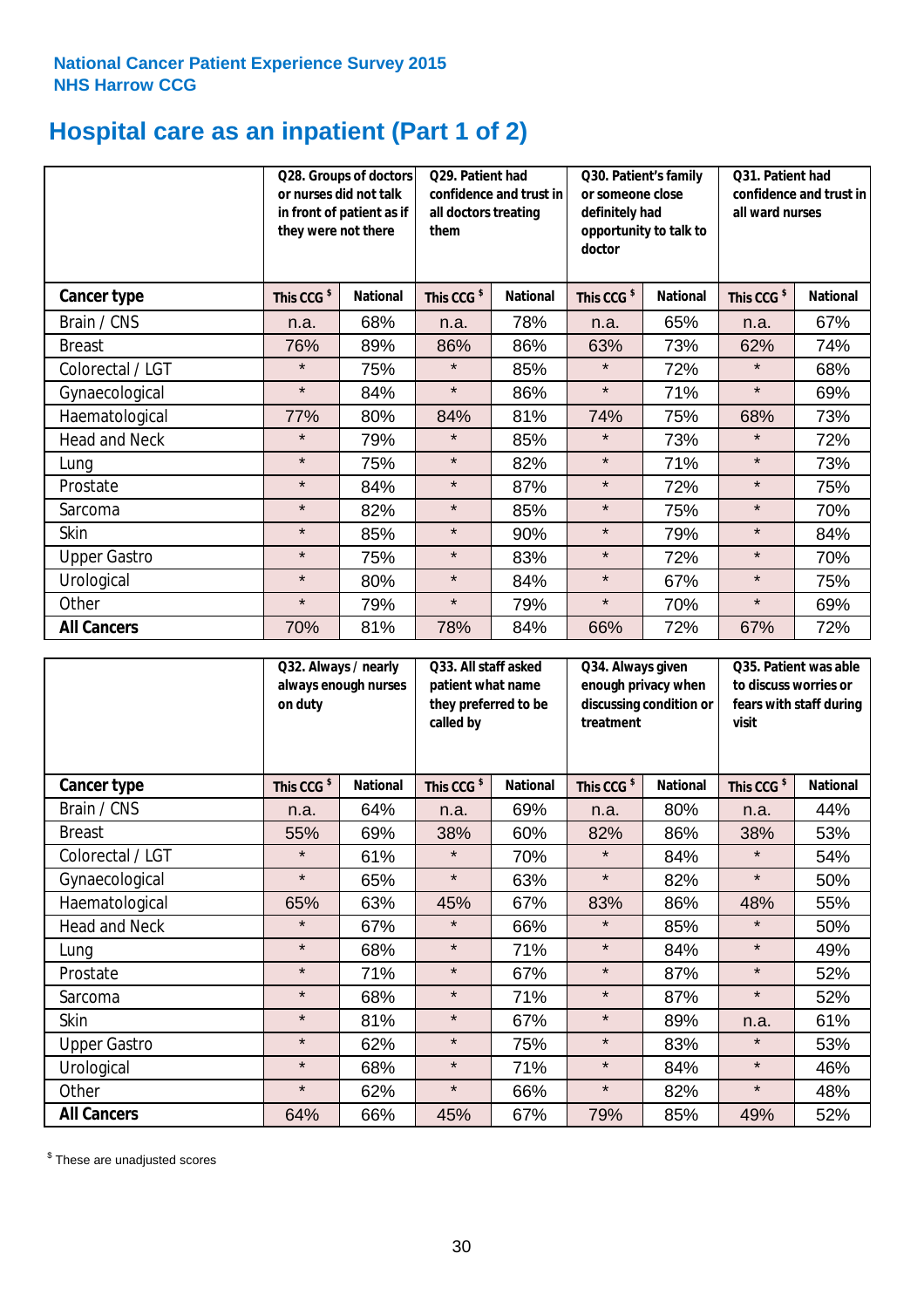# **Hospital care as an inpatient (Part 2 of 2)**

|                      | Q36. Hospital staff<br>definitely did<br>everything to help<br>control pain |                 | Q37. Always treated<br>with respect and<br>dignity by staff |                 | Q38. Given clear<br>written information<br>about what should /<br>should not do post<br>discharge |                 | Q39. Staff told patient<br>who to contact if<br>worried post discharge |                 |
|----------------------|-----------------------------------------------------------------------------|-----------------|-------------------------------------------------------------|-----------------|---------------------------------------------------------------------------------------------------|-----------------|------------------------------------------------------------------------|-----------------|
| Cancer type          | This CCG <sup>\$</sup>                                                      | <b>National</b> | This CCG <sup>\$</sup>                                      | <b>National</b> | This CCG <sup>\$</sup>                                                                            | <b>National</b> | This CCG <sup>\$</sup>                                                 | <b>National</b> |
| Brain / CNS          | n.a.                                                                        | 82%             | n.a.                                                        | 84%             | n.a.                                                                                              | 79%             | n.a.                                                                   | 91%             |
| <b>Breast</b>        | 76%                                                                         | 86%             | 76%                                                         | 88%             | 78%                                                                                               | 90%             | 96%                                                                    | 95%             |
| Colorectal / LGT     | $\star$                                                                     | 84%             | $\star$                                                     | 86%             | $\star$                                                                                           | 83%             | $\star$                                                                | 94%             |
| Gynaecological       | $\star$                                                                     | 83%             | $\star$                                                     | 85%             | $\star$                                                                                           | 86%             | $\star$                                                                | 93%             |
| Haematological       | 88%                                                                         | 84%             | 94%                                                         | 89%             | 76%                                                                                               | 79%             | 93%                                                                    | 95%             |
| <b>Head and Neck</b> | $\star$                                                                     | 84%             | $\star$                                                     | 88%             | $\star$                                                                                           | 86%             | $\star$                                                                | 92%             |
| Lung                 | $\star$                                                                     | 83%             | $\star$                                                     | 87%             | $\star$                                                                                           | 81%             | $\star$                                                                | 92%             |
| Prostate             | $\star$                                                                     | 85%             | $\star$                                                     | 91%             | $\star$                                                                                           | 87%             | $\star$                                                                | 94%             |
| Sarcoma              | $\star$                                                                     | 86%             | $\star$                                                     | 91%             | $\star$                                                                                           | 83%             | $\star$                                                                | 94%             |
| Skin                 | $\star$                                                                     | 88%             | $\star$                                                     | 93%             | $\star$                                                                                           | 91%             | $\star$                                                                | 97%             |
| <b>Upper Gastro</b>  | $\star$                                                                     | 83%             | $\star$                                                     | 86%             | $\star$                                                                                           | 79%             | $\star$                                                                | 93%             |
| Urological           | $\star$                                                                     | 80%             | $\star$                                                     | 88%             | $\star$                                                                                           | 83%             | $\star$                                                                | 90%             |
| Other                | $\star$                                                                     | 82%             | $\star$                                                     | 85%             | $\star$                                                                                           | 80%             | $\star$                                                                | 92%             |
| <b>All Cancers</b>   | 80%                                                                         | 84%             | 86%                                                         | 87%             | 76%                                                                                               | 84%             | 87%                                                                    | 94%             |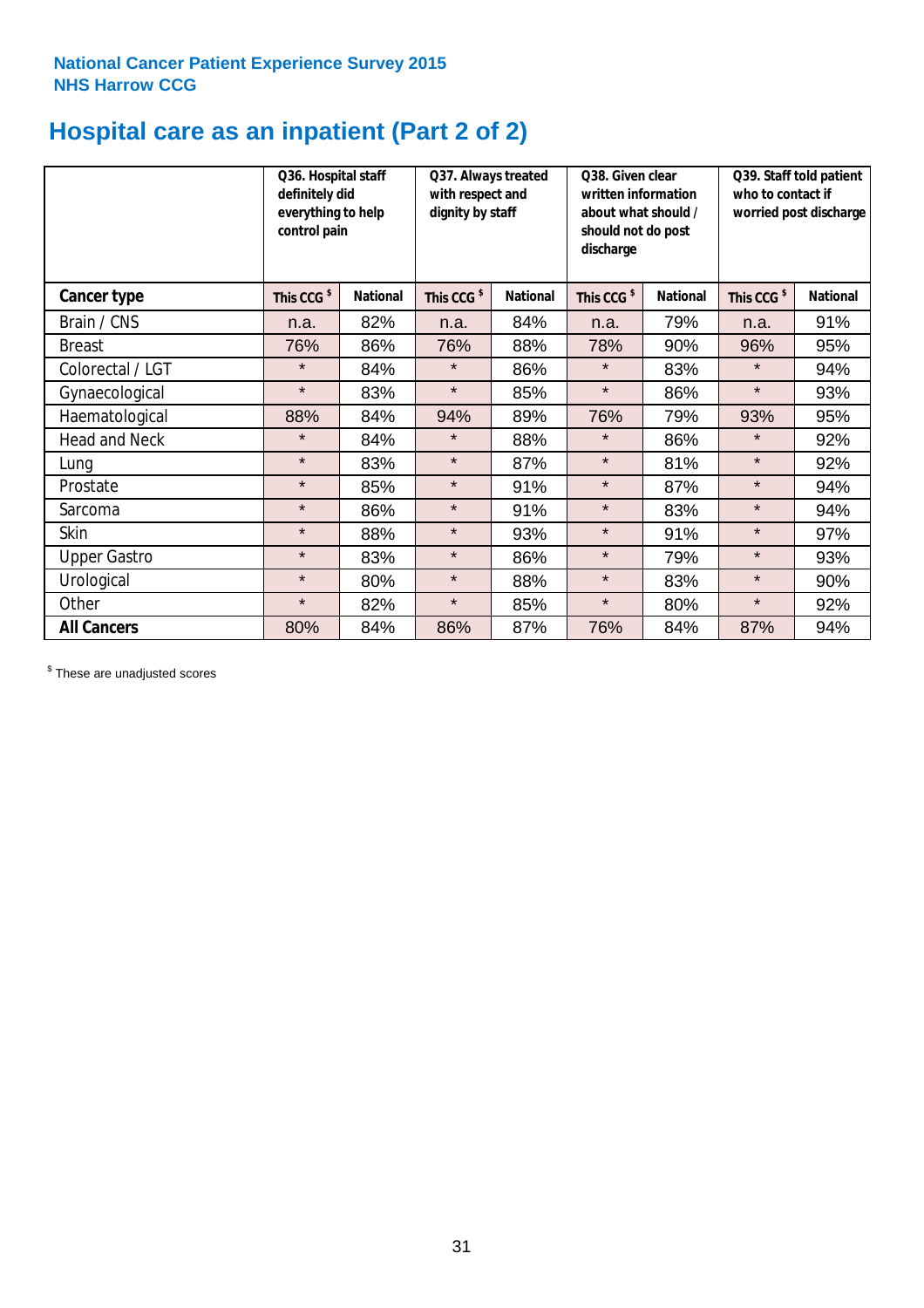# **Hospital care as a day patient / outpatient**

|                      | to discuss worries or<br>visit | Q41. Patient was able<br>fears with staff during | Q42. Doctor had the<br>right notes and other<br>documentation with<br>them |                 | Q44. Beforehand<br>patient had all<br>information needed<br>about radiotherapy<br>treatment |                 | Q45. Patient given<br>understandable<br>information about<br>whether radiotherapy<br>was working |                 |
|----------------------|--------------------------------|--------------------------------------------------|----------------------------------------------------------------------------|-----------------|---------------------------------------------------------------------------------------------|-----------------|--------------------------------------------------------------------------------------------------|-----------------|
| <b>Cancer type</b>   | This CCG <sup>\$</sup>         | <b>National</b>                                  | This CCG <sup>\$</sup>                                                     | <b>National</b> | This CCG <sup>\$</sup>                                                                      | <b>National</b> | This CCG <sup>\$</sup>                                                                           | <b>National</b> |
| Brain / CNS          | n.a.                           | 65%                                              | n.a.                                                                       | 94%             | n.a.                                                                                        | 85%             | n.a.                                                                                             | 52%             |
| <b>Breast</b>        | 59%                            | 70%                                              | 93%                                                                        | 95%             | $\star$                                                                                     | 87%             | $\star$                                                                                          | 60%             |
| Colorectal / LGT     | $\star$                        | 73%                                              | 91%                                                                        | 95%             | $\star$                                                                                     | 85%             | $\star$                                                                                          | 55%             |
| Gynaecological       | $\star$                        | 70%                                              | $\star$                                                                    | 96%             | $\star$                                                                                     | 85%             | $\star$                                                                                          | 64%             |
| Haematological       | 62%                            | 74%                                              | 95%                                                                        | 97%             | $\star$                                                                                     | 82%             | $\star$                                                                                          | 64%             |
| <b>Head and Neck</b> | $\star$                        | 69%                                              | $\star$                                                                    | 95%             | $\star$                                                                                     | 86%             | $\star$                                                                                          | 60%             |
| Lung                 | $\star$                        | 69%                                              | $\star$                                                                    | 96%             | $\star$                                                                                     | 86%             | n.a.                                                                                             | 59%             |
| Prostate             | $\star$                        | 69%                                              | $\star$                                                                    | 95%             | n.a.                                                                                        | 88%             | n.a.                                                                                             | 61%             |
| Sarcoma              | $\star$                        | 68%                                              | $\star$                                                                    | 97%             | $\star$                                                                                     | 88%             | $\star$                                                                                          | 63%             |
| Skin                 | $\star$                        | 73%                                              | $\star$                                                                    | 96%             | n.a.                                                                                        | 81%             | n.a.                                                                                             | 63%             |
| <b>Upper Gastro</b>  | $\star$                        | 68%                                              | $\star$                                                                    | 95%             | $\star$                                                                                     | 85%             | $\star$                                                                                          | 57%             |
| Urological           | $\star$                        | 65%                                              | $\star$                                                                    | 95%             | $\star$                                                                                     | 81%             | $\star$                                                                                          | 53%             |
| Other                | $\star$                        | 67%                                              | $\star$                                                                    | 95%             | $\star$                                                                                     | 83%             | $\star$                                                                                          | 59%             |
| <b>All Cancers</b>   | 58%                            | 70%                                              | 94%                                                                        | 96%             | 81%                                                                                         | 86%             | 68%                                                                                              | 60%             |

|                      | O47. Beforehand<br>patient had all<br>information needed<br>treatment | about chemotherapy | Q48. Patient given<br>understandable<br>information about<br>whether<br>chemotherapy was<br>working |                 |  |
|----------------------|-----------------------------------------------------------------------|--------------------|-----------------------------------------------------------------------------------------------------|-----------------|--|
| <b>Cancer type</b>   | This CCG <sup>\$</sup>                                                | <b>National</b>    | This CCG <sup>\$</sup>                                                                              | <b>National</b> |  |
| Brain / CNS          | n.a.                                                                  | 82%                | n.a.                                                                                                | 57%             |  |
| <b>Breast</b>        | 78%                                                                   | 83%                | 41%                                                                                                 | 62%             |  |
| Colorectal / LGT     | $\star$                                                               | 86%                | $\star$                                                                                             | 65%             |  |
| Gynaecological       | $\star$                                                               | 86%                | $\star$                                                                                             | 68%             |  |
| Haematological       | 78%<br>85%                                                            |                    | 77%                                                                                                 | 75%             |  |
| <b>Head and Neck</b> | n.a.                                                                  | 80%                | n.a.                                                                                                | 52%             |  |
| Lung                 | $\star$                                                               | 85%                | $\star$                                                                                             | 68%             |  |
| Prostate             | n.a.                                                                  | 83%                | n.a.                                                                                                | 69%             |  |
| Sarcoma              | $\star$                                                               | 82%                | $\star$                                                                                             | 70%             |  |
| Skin                 | n.a.                                                                  | 92%                | n.a.                                                                                                | 80%             |  |
| <b>Upper Gastro</b>  | $\star$                                                               | 83%                | $\star$                                                                                             | 64%             |  |
| Urological           | $\star$                                                               | 83%                | $\star$                                                                                             | 66%             |  |
| Other                | $\star$                                                               | 85%                | $\star$                                                                                             | 70%             |  |
| <b>All Cancers</b>   | 80%                                                                   | 84%                | 65%                                                                                                 | 68%             |  |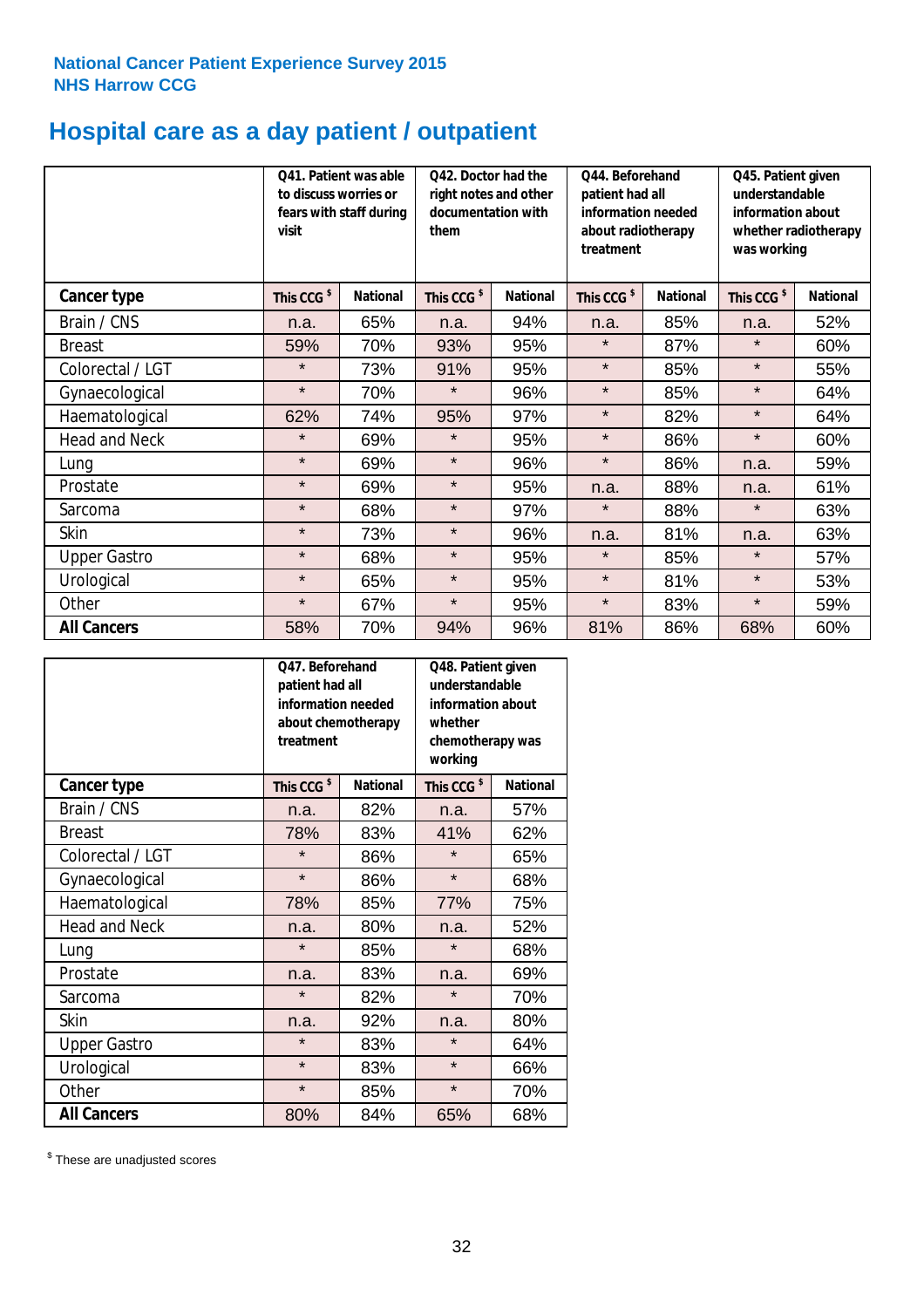# **Home care and support**

|                      | Q49. Hospital staff<br>gave family or | someone close all the<br>information needed to<br>help with care at home | Q50. Patient definitely<br>given enough support<br>from health or social<br>services during<br>treatment |                 | Q51. Patient definitely<br>given enough support<br>from health or social<br>services after<br>treatment |                 |
|----------------------|---------------------------------------|--------------------------------------------------------------------------|----------------------------------------------------------------------------------------------------------|-----------------|---------------------------------------------------------------------------------------------------------|-----------------|
| <b>Cancer type</b>   | This CCG <sup>\$</sup>                | <b>National</b>                                                          | This CCG <sup>\$</sup>                                                                                   | <b>National</b> | This CCG <sup>\$</sup>                                                                                  | <b>National</b> |
| Brain / CNS          | n.a.                                  | 56%                                                                      | n.a.                                                                                                     | 44%             | n.a.                                                                                                    | 44%             |
| <b>Breast</b>        | 52%                                   | 57%                                                                      | 44%                                                                                                      | 54%             | 32%                                                                                                     | 40%             |
| Colorectal / LGT     | $\star$                               | 60%                                                                      | $\star$                                                                                                  | 62%             | $\star$                                                                                                 | 52%             |
| Gynaecological       | $\star$                               | 56%                                                                      | $\star$                                                                                                  | 52%             | $\star$                                                                                                 | 42%             |
| Haematological       | 57%                                   | 60%                                                                      | 46%                                                                                                      | 52%             | 39%                                                                                                     | 43%             |
| <b>Head and Neck</b> | $\star$                               | 59%                                                                      | $\star$                                                                                                  | 53%             | $\star$                                                                                                 | 50%             |
| Lung                 | $\star$                               | 57%                                                                      | $\star$                                                                                                  | 52%             | $\star$                                                                                                 | 42%             |
| Prostate             | $\star$                               | 55%                                                                      | $\star$                                                                                                  | 47%             | $\star$                                                                                                 | 43%             |
| Sarcoma              | $\star$                               | 59%                                                                      | $\star$                                                                                                  | 58%             | n.a.                                                                                                    | 53%             |
| Skin                 | $\star$                               | 67%                                                                      | n.a.                                                                                                     | 58%             | n.a.                                                                                                    | 61%             |
| <b>Upper Gastro</b>  | $\star$                               | 59%                                                                      | $\star$                                                                                                  | 54%             | $\star$                                                                                                 | 45%             |
| Urological           | $\star$                               | 55%                                                                      | $\star$                                                                                                  | 47%             | $\star$                                                                                                 | 44%             |
| Other                | $\star$                               | 54%                                                                      | $\star$                                                                                                  | 55%             |                                                                                                         | 48%             |
| <b>All Cancers</b>   | 53%                                   | 58%                                                                      | 40%                                                                                                      | 54%             | 33%                                                                                                     | 45%             |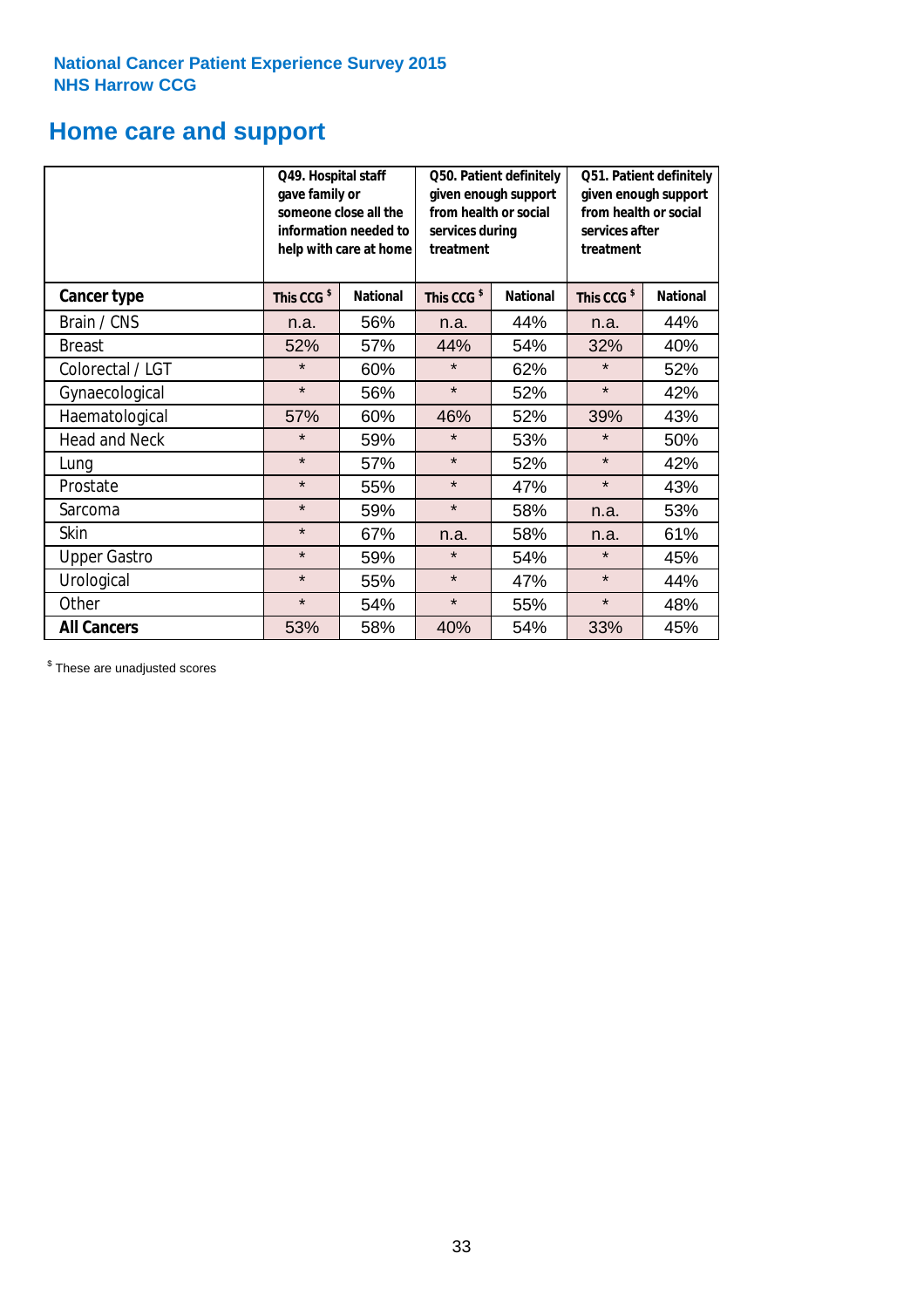# **Care from your general practice**

|                      | information about<br>treatment | Q52. GP given enough<br>patient's condition and | O53. Practice staff<br>definitely did<br>everything they could<br>to support patient |                 |  |
|----------------------|--------------------------------|-------------------------------------------------|--------------------------------------------------------------------------------------|-----------------|--|
| <b>Cancer type</b>   | This CCG <sup>\$</sup>         | <b>National</b>                                 | This CCG <sup>\$</sup>                                                               | <b>National</b> |  |
| Brain / CNS          | n.a.                           | 94%                                             | n.a.                                                                                 | 59%             |  |
| <b>Breast</b>        | 84%                            | 96%                                             | 66%                                                                                  | 63%             |  |
| Colorectal / LGT     | $\star$                        | 95%                                             | $\star$                                                                              | 63%             |  |
| Gynaecological       | $\star$<br>95%                 |                                                 | $\star$                                                                              | 59%             |  |
| Haematological       | 100%                           | 96%                                             | 53%                                                                                  | 61%             |  |
| <b>Head and Neck</b> | $\star$                        | 93%                                             | $\star$                                                                              | 60%             |  |
| Lung                 | $\star$                        | 95%                                             | $\star$                                                                              | 62%             |  |
| Prostate             | $\star$                        | 95%                                             | $\star$                                                                              | 67%             |  |
| Sarcoma              | $\star$                        | 97%                                             | $\star$                                                                              | 65%             |  |
| Skin                 | $\star$                        | 97%                                             | $\star$                                                                              | 71%             |  |
| <b>Upper Gastro</b>  | $\star$                        | 94%                                             | $\star$                                                                              | 62%             |  |
| Urological           | $\star$                        | 95%                                             | $\star$                                                                              | 64%             |  |
| Other                | $\star$                        | 95%                                             | $\star$                                                                              | 61%             |  |
| <b>All Cancers</b>   | 95%                            | 95%                                             | 62%                                                                                  | 63%             |  |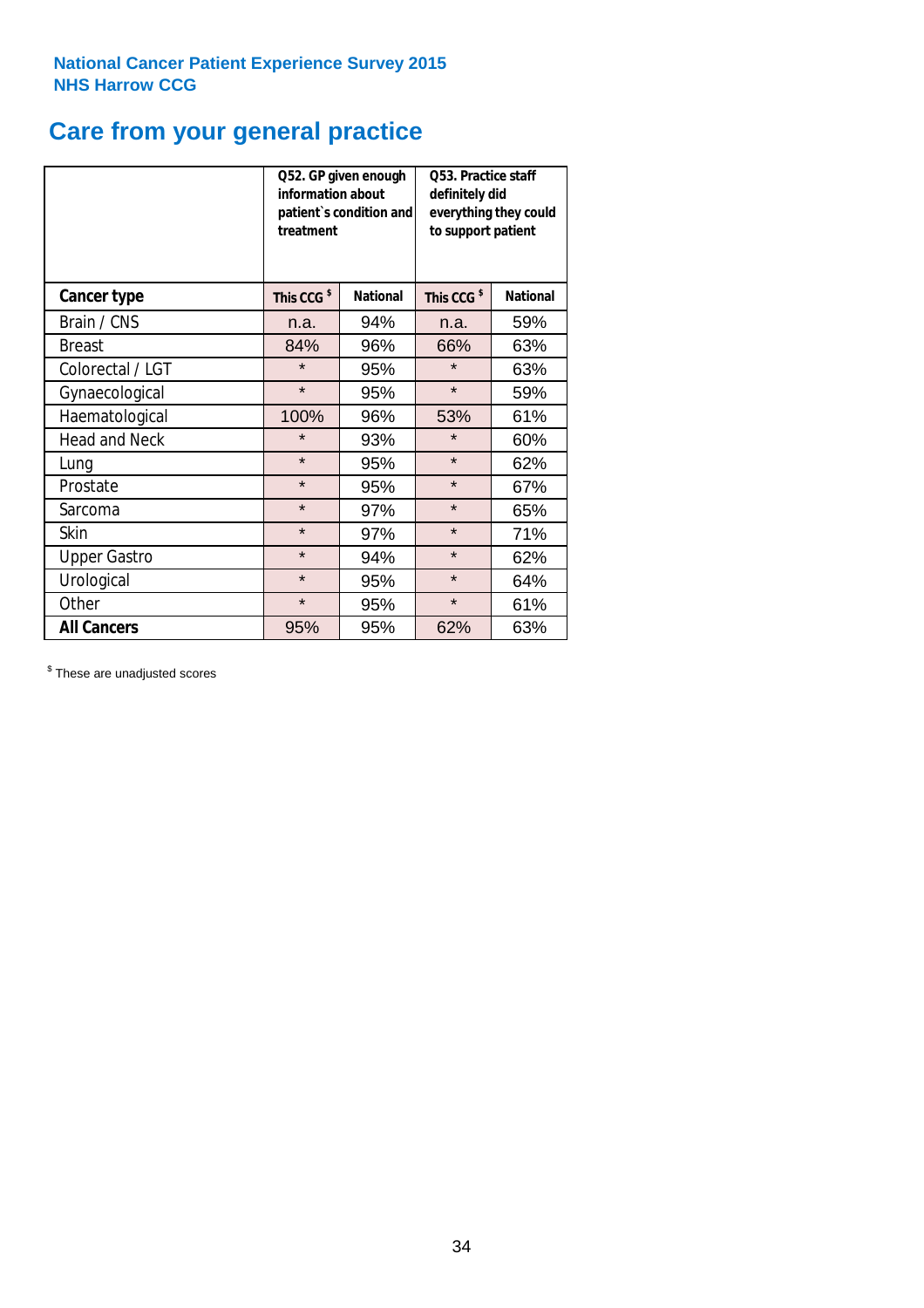# **Your overall NHS care**

|                      | Q54. Hospital and<br>community staff<br>always worked well<br>together |                 | Q55. Patient given a<br>care plan |                 | Q56. Overall the<br>administration of the<br>care was very good /<br>qood |                 | Q57. Length of time for<br>attending clinics and<br>appointments was<br>right |                 |  |
|----------------------|------------------------------------------------------------------------|-----------------|-----------------------------------|-----------------|---------------------------------------------------------------------------|-----------------|-------------------------------------------------------------------------------|-----------------|--|
| Cancer type          | This CCG <sup>\$</sup>                                                 | <b>National</b> | This CCG <sup>\$</sup>            | <b>National</b> | This CCG <sup>\$</sup>                                                    | <b>National</b> | This CCG <sup>\$</sup>                                                        | <b>National</b> |  |
| Brain / CNS          | n.a.                                                                   | 45%             | n.a.                              | 29%             | n.a.                                                                      | 84%             | n.a.                                                                          | 60%             |  |
| <b>Breast</b>        | 49%                                                                    | 60%             | 38%                               | 35%             | 90%                                                                       | 90%             | 60%                                                                           | 64%             |  |
| Colorectal / LGT     | 26%                                                                    | 60%             | $\star$                           | 36%             | 79%                                                                       | 88%             | 58%                                                                           | 68%             |  |
| Gynaecological       | $\star$                                                                | 58%             | $\star$                           | 29%             | $\star$                                                                   | 89%             | $\star$                                                                       | 66%             |  |
| Haematological       | 57%                                                                    | 63%             | 35%                               | 33%             | 95%                                                                       | 92%             | 57%                                                                           | 62%             |  |
| <b>Head and Neck</b> | $\star$                                                                | 58%             | $\star$                           | 34%             | $\star$                                                                   | 89%             | $\star$                                                                       | 65%             |  |
| Lung                 | $\star$                                                                | 63%             | $\star$                           | 32%             | $\star$                                                                   | 89%             | $\star$                                                                       | 70%             |  |
| Prostate             | $\star$                                                                | 63%             | $\star$                           | 36%             | $\star$                                                                   | 87%             | $\star$                                                                       | 71%             |  |
| Sarcoma              | $\star$                                                                | 60%             | $\star$                           | 31%             | $\star$                                                                   | 90%             | $\star$                                                                       | 63%             |  |
| Skin                 | $\star$                                                                | 69%             | $\star$                           | 39%             | $\star$                                                                   | 89%             | $\star$                                                                       | 73%             |  |
| <b>Upper Gastro</b>  | $\star$                                                                | 58%             | $\star$                           | 36%             | $\star$                                                                   | 88%             | $\star$                                                                       | 66%             |  |
| Urological           | $\star$                                                                | 62%             | $\star$                           | 26%             | $\star$                                                                   | 84%             | $\star$                                                                       | 73%             |  |
| Other                | $\star$                                                                | 56%             | $\star$                           | 29%             | $\star$                                                                   | 87%             | $\star$                                                                       | 61%             |  |
| <b>All Cancers</b>   | 52%                                                                    | 61%             | 34%                               | 33%             | 89%                                                                       | 89%             | 59%                                                                           | 66%             |  |

|                      | Q58. Taking part in<br>cancer research | discussed with patient | Q59. Patient's average<br>rating of care scored<br>from very poor to very<br>good |                 |  |
|----------------------|----------------------------------------|------------------------|-----------------------------------------------------------------------------------|-----------------|--|
| <b>Cancer type</b>   | This CCG <sup>\$</sup>                 | <b>National</b>        | This CCG <sup>\$</sup>                                                            | <b>National</b> |  |
| Brain / CNS          | n.a.                                   | 32%                    | n.a.                                                                              | 8.5             |  |
| <b>Breast</b>        | 32%                                    | 28%                    | 8.2                                                                               | 8.8             |  |
| Colorectal / LGT     | 23%                                    | 22%                    | 8.1                                                                               | 8.7             |  |
| Gynaecological       | $\star$<br>27%                         |                        | $\star$                                                                           | 8.7             |  |
| Haematological       | 43%                                    | 36%                    | 8.5                                                                               | 8.8             |  |
| <b>Head and Neck</b> | $\star$                                | 21%                    | $\star$                                                                           | 8.6             |  |
| Lung                 | $\star$                                | 34%                    | $\star$                                                                           | 8.6             |  |
| Prostate             | $\star$                                | 35%                    | $\star$                                                                           | 8.6             |  |
| Sarcoma              | $\star$                                | 29%                    | $\star$                                                                           | 8.7             |  |
| <b>Skin</b>          | $\star$                                | 17%                    | $\star$                                                                           | 8.9             |  |
| <b>Upper Gastro</b>  | $\star$                                | 30%                    | $\star$                                                                           | 8.6             |  |
| Urological           | $\star$                                | 14%                    | $\star$                                                                           | 8.5             |  |
| Other                | $\star$                                | 31%                    | $\star$                                                                           | 8.6             |  |
| <b>All Cancers</b>   | 38%                                    | 28%                    | 8.4                                                                               | 8.7             |  |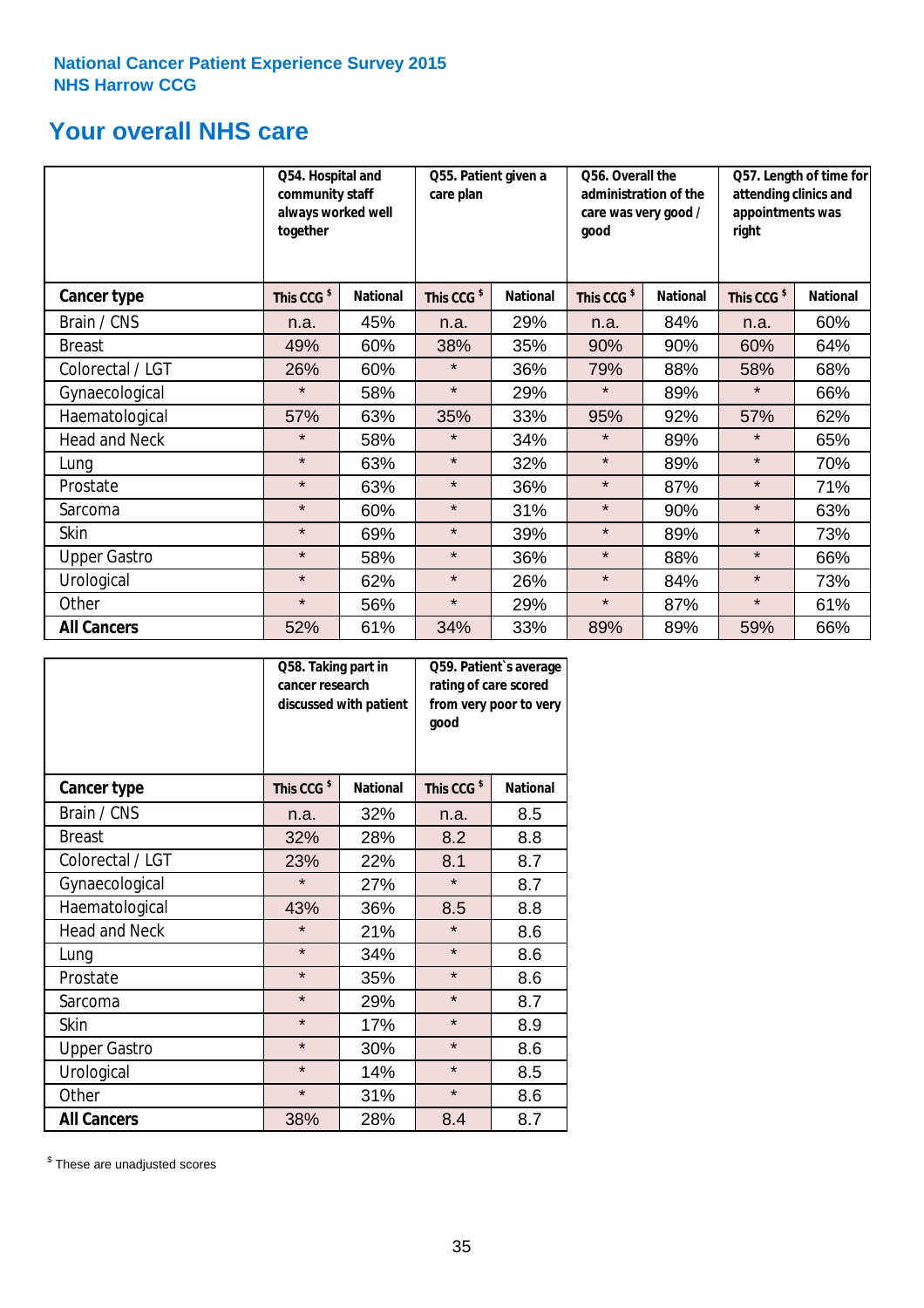# **Annex**

# **Methodology**

The sample for the survey included all adult (aged 16 and over) NHS patients, with a confirmed primary diagnosis of cancer, discharged from an NHS Trust after an inpatient episode or day case attendance for cancer related treatment in the months of April, May and June 2015.

The patients included in the sample had relevant cancer ICD10 codes (C00-99 excluding C44 and C84, and D05) in the first diagnosis field of their patient records, applied to their patient files by the relevant NHS Trust, and were alive at the point at which fieldwork commenced. Deceased checks were undertaken on up to three occasions during fieldwork, to ensure that questionnaires were not sent to patients who had died since their treatment.

Trust samples were checked rigorously for duplicates and patient lists were also de-duplicated nationally to ensure that patients did not receive multiple copies of questionnaires.

The fieldwork for the survey was undertaken between October 2015 and March 2016.

For the first time, the survey used a mixed mode methodology. Questionnaires were sent by post with two reminders where necesssary, but also included an option to complete online. A Freephone helpline was available for respondents to ask questions about the survey, to enable them to complete their questionnaires over the phone, and to provide access to a translation and interpreting facility for those whose first language was not English.

The Health Research Authority supported the survey by granting Section 251 approval.

# **Further information**

Further information on survey methodology, as well as all of the national and local reports and data, is available at www.ncpes.co.uk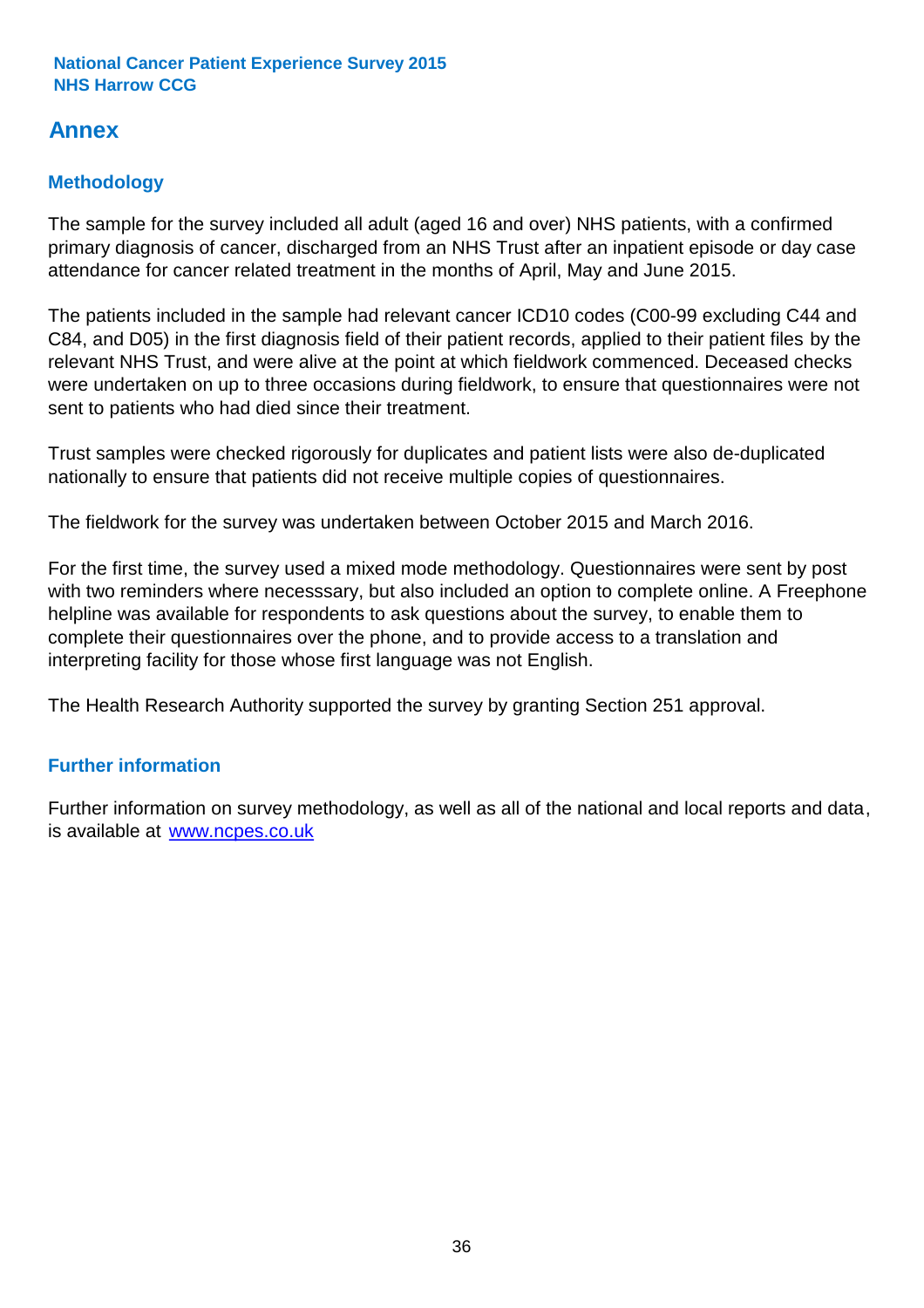### **Redevelopment of the 2015 survey**

A number of significant changes have been made to the National Cancer Patient Experience Survey in 2015:

- the length of the questionnaire has been reduced
- response options have been reviewed and changed to make them consistent throughout the survey
- some of the questions and / or answer options have been changed so that they are now in line with questions in other patient surveys (e.g. the Care Quality Commission national patient surveys), to improve comparability between them
- the topic areas within the questionnaire have been redesigned to capture the whole patient journey.

There are 50 questions in the questionnaire that relate directly to patient experience. Of these, 14 remain unchanged from previous years; and a further 21 have been slightly amended. We draw caution in directly comparing data from the 2015 survey to the findings of the previous CPES surveys, even for identical questions. Changes in the structure of the survey instrument (questionnaire) and also the administration of the survey (calendar period and length of time from sampling to field work start and completion) may influence nationwide averages, although these features will not greatly impact on relative comparisons (e.g. between patient groups or hospitals).

The other 15 questions are either new or substantially changed from previous years.

It is expected that there will be few, if any changes, to the questionnaire going forward so we will be able to compare the results year on year. Where changes are necessary they are expected to be for methodological reasons or to improve question reliability.

Another significant change in 2015 is that an online version of the questionnaire has been developed. The online version was developed to make the questionnaire more accessible for respondents. This may have an impact on the demographic characteristics of the respondents. This may be an improvement if previously underrepresented groups have responded. However, changes to the demographics of respondents may have implications on the overall results - and again, leads us to draw caution in directly comparing results with previous years.

### **Official Statistics**

The 2015 survey data has been published for the first time as Official Statistics. The 2015 survey data has been produced and published in line with the Code of Practice for Official Statistics.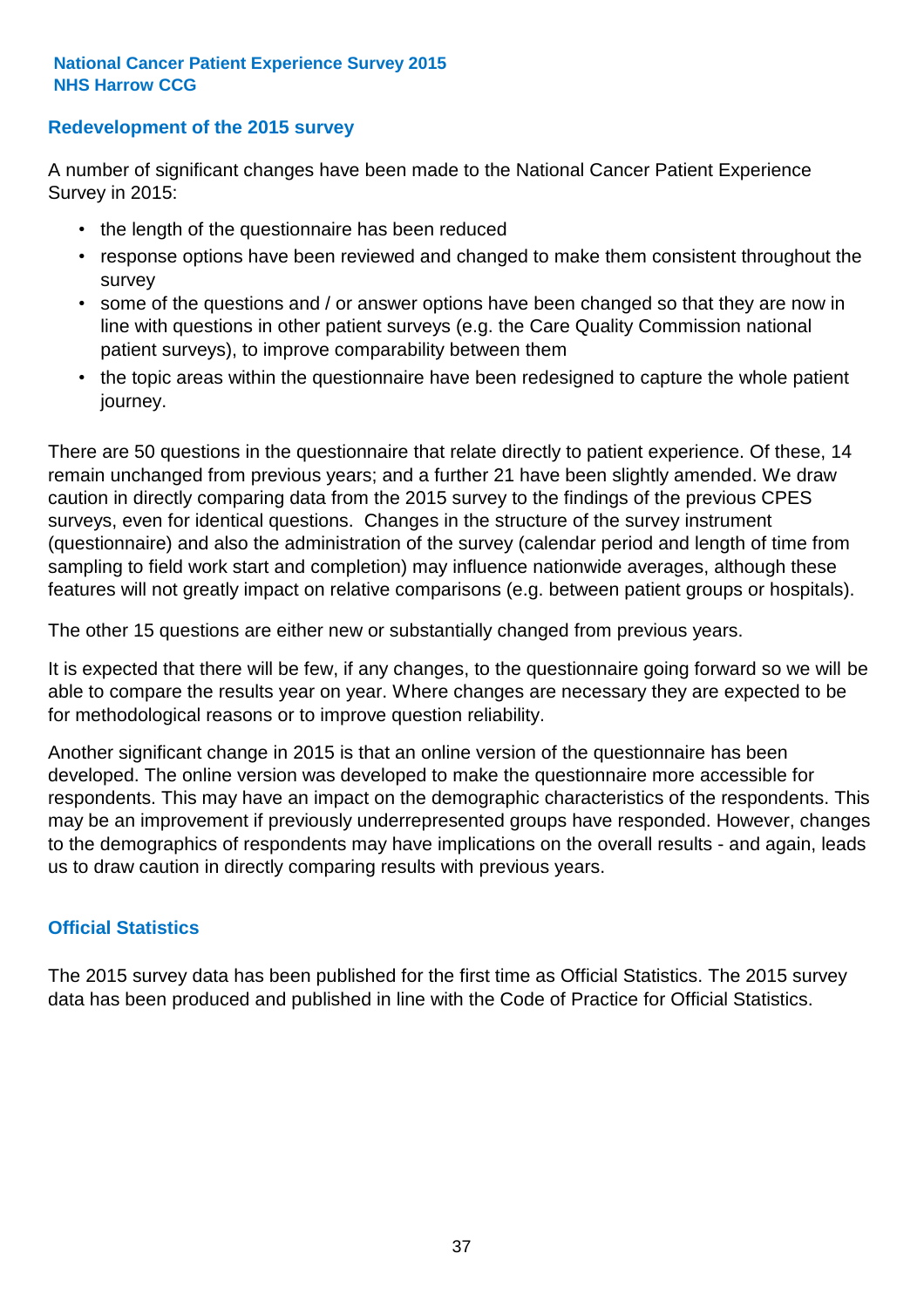## **Scoring methodologies**

49 of the 50 questions relating directly to patient experience have been summarised as the score of the percentage of patients who reported a positive experience. For example:

- question 6 asks: "Overall, how did you feel about the length of time you had to wait for your test to be done?". Responses have been recorded as positive only for those patients who selected the first option ("It was about right")
- question 11 asks: "When you were told you had cancer, were you given written information about the type of cancer you had?". Responses have been recorded as positive only for those patients who selected the first option ("Yes, and it was easy to understand").

Where options do not provide any information on positive/negative patient experience (e.g. "Don't know / can't remember"), they are excluded from the score.

The other question (question 59) asks respondents to rate their overall care on a scale of 0 to 10. Scores have been given as an average on this scale.

A copy of the 2015 questionnaire, marked up with all of these scoring conventions, is available at www.ncpes.co.uk

Further details on the scoring methodology can be found in the technical document for the survey, available at <u>www.ncpes.co.uk</u>

#### **Case-mix adjustment**

For the first time in 2015, case-mix adjusted findings are being presented alongside unadjusted results for CCGs. Case-mix adjustment allows us to account for the impact that differing patient populations might have on results. By using the case-mix adjusted estimates we can obtain a greater understanding of how a CCG is performing given their patient population.

The factors taken into account in this case-mix adjustment are gender, age, ethnic group, deprivation, and tumour group.

For further details on case-mix adjustment, please refer to the technical document for the survey, available at www.ncpes.co.uk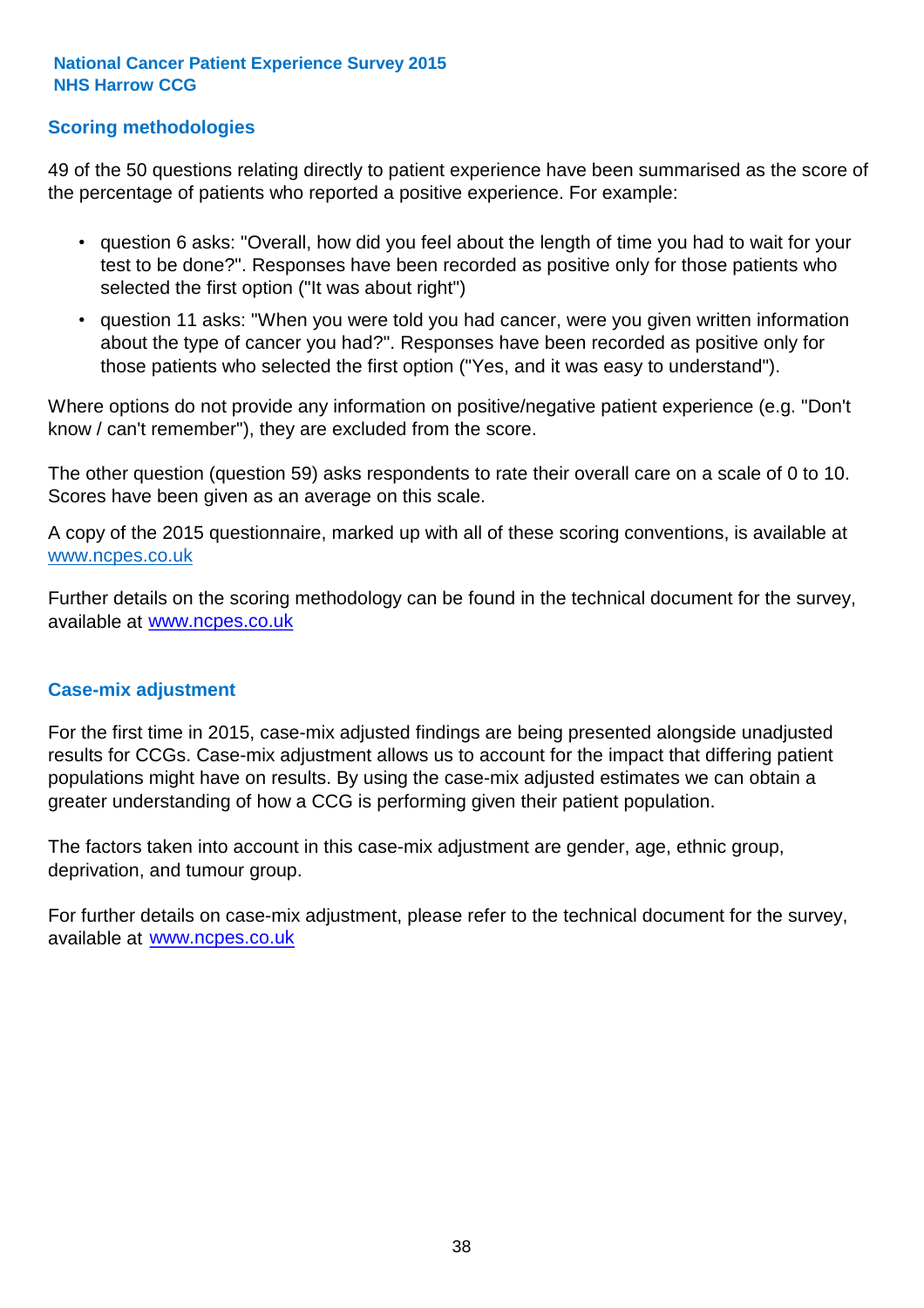### **Response Rates**

|                 | Sample<br><b>Size</b> | <b>Excluded</b> | <b>Adjusted</b><br><b>Sample</b> | <b>Not</b><br><b>Returned Refused</b> | Blank          | Completed | Response<br>Rate |
|-----------------|-----------------------|-----------------|----------------------------------|---------------------------------------|----------------|-----------|------------------|
| <b>National</b> | 116,991               | 8.719           | 108,272                          | 33,168                                | 3.918          | 71,186    | 66%              |
| 08E             | 472                   | 36              | 436                              | 194                                   | $\overline{1}$ | 225       | 52%              |

#### **Respondents by tumour group**

The tables below show the numbers of patients from each tumour group and the age and gender distribution of these patients.

| <b>Tumour Group</b>  | Number of<br>respondents* |  |  |
|----------------------|---------------------------|--|--|
| Brain / CNS          | 1                         |  |  |
| <b>Breast</b>        | 49                        |  |  |
| Gynaecological       | 11                        |  |  |
| Colorectal / LGT     | 25                        |  |  |
| Lung                 | 10                        |  |  |
| <b>Skin</b>          | 4                         |  |  |
| Haematological       | 65                        |  |  |
| <b>Upper Gastro</b>  | 12                        |  |  |
| Other                | 5                         |  |  |
| Urological           | 20                        |  |  |
| Prostate             | 12                        |  |  |
| Sarcoma              | 2                         |  |  |
| <b>Head and Neck</b> | 9                         |  |  |

*\* These figures may not match the numerator for all questions in the 'Comparisons by tumour group' section of this report, because not all questions were answered by all respondents.*

### **Respondents by age and gender**

The questionnaire asked respondents to give their year of birth. This information has been amalgamated into 8 age bands. The age and gender distribution for the CCG was as follows:

|             | 16-24 | 25-34 | 35-44 | 45-54 | 55-64 | 65-74 | 75-84 | $85+$ | Total |
|-------------|-------|-------|-------|-------|-------|-------|-------|-------|-------|
| <b>Male</b> |       |       |       |       | 20    | 33    | 30    |       | 104   |
| Female      |       |       |       | 18    | ົ     | 39    | 22    |       | 121   |
| Total       |       |       |       | 29    | 47    | 72    | 52    | 14    | 225   |